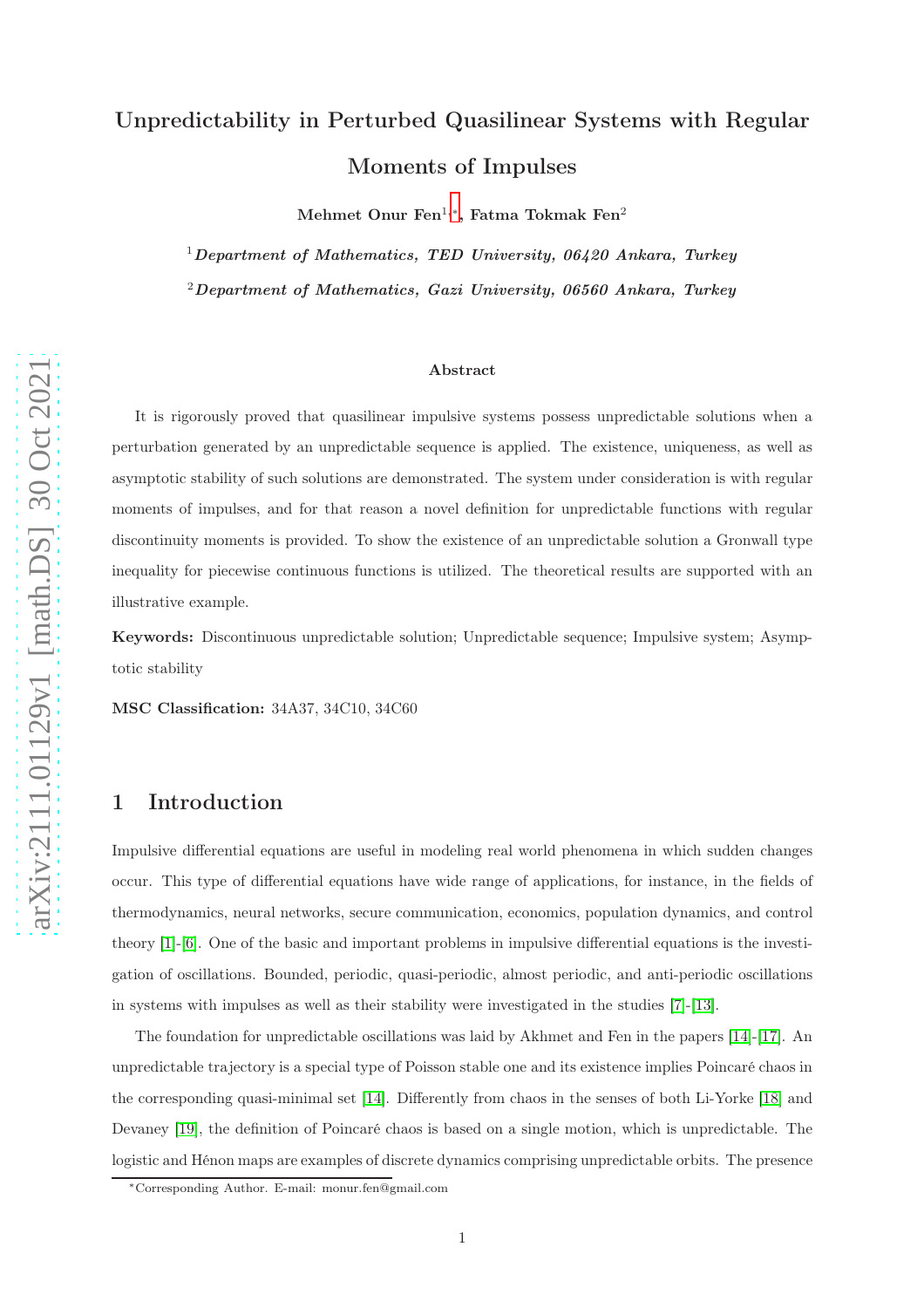of continuous unpredictable oscillations in various types of differential equations was demonstrated in the studies [\[15\]](#page-18-4)-[\[17\]](#page-18-1). Moreover, the reader is referred to the papers [\[20\]](#page-18-5)-[\[22\]](#page-18-6) for generalizations of Poincaré chaos and unpredictable points to topological spaces.

In the present study we investigate unpredictable solutions of the impulsive system

<span id="page-1-0"></span>
$$
\frac{dx}{dt} = Ax + f(t, x) + g(t), \ t \neq \theta_k,
$$
  

$$
\Delta x|_{t=\theta_k} = Bx(\theta_k) + h(x(\theta_k)),
$$
\n(1.1)

where the functions  $f : \mathbb{R} \times \mathbb{R}^m \to \mathbb{R}^m$  and  $h : \mathbb{R}^m \to \mathbb{R}^m$  are continuous in all their arguments, the function  $f(t, x)$  is  $\omega$ −periodic in t for some positive number  $\omega$ , i.e.  $f(t + \omega, x) = f(t, x)$  for all  $t \in \mathbb{R}$  and  $x \in \mathbb{R}^m$ ,  $A \in \mathbb{R}^{m \times m}$  and  $B \in \mathbb{R}^{m \times m}$  are constant matrices, there exists a natural number p such that the strictly increasing sequence  $\{\theta_k\}_{k\in\mathbb{Z}}$  of impulse moments satisfies

<span id="page-1-2"></span>
$$
\theta_{k+p} = \theta_k + \omega \tag{1.2}
$$

for all  $k \in \mathbb{Z}$ ,  $\Delta x|_{t=\theta_k} = x(\theta_k+) - x(\theta_k)$ , and  $x(\theta_k+) = \lim_{t \to \theta_k^+}$  $x(t)$ . The piecewise constant function  $g: \mathbb{R} \to \mathbb{R}^m$  is defined by the equation

$$
g(t) = \sigma_k \tag{1.3}
$$

for  $t \in (\theta_{kp}, \theta_{(k+1)p}], k \in \mathbb{Z}$ , in which  $\{\sigma_k\}_{k \in \mathbb{Z}}$  is a bounded sequence in  $\mathbb{R}^m$  with  $\sup_{k \in \mathbb{Z}} ||\sigma_k|| \leq M_\sigma$  for some positive number  $M_{\sigma}$ . It is worth noting that [\(1.1\)](#page-1-0) is obtained by applying the perturbation function  $g(t)$ to the impulsive system

<span id="page-1-1"></span>
$$
\frac{dx}{dt} = Ax + f(t, x), \ t \neq \theta_k,
$$
  

$$
\Delta x|_{t=\theta_k} = Bx(\theta_k) + h(x(\theta_k)).
$$
\n(1.4)

Our purpose is to prove that if the sequence  $\{\sigma_k\}_{k\in\mathbb{Z}}$  is unpredictable, then the impulsive system  $(1.1)$ possesses a unique asymptotically stable unpredictable solution under the sufficient conditions given in Section [2.](#page-2-0) In other words, by considering the function  $g(t)$  as an input applied to [\(1.4\)](#page-1-1), we will show that an unpredictable input generates an unpredictable output. The definitions of an unpredictable sequence and piecewise continuous unpredictable function are given in Section [3.](#page-4-0)

Unpredictable solutions of linear impulsive systems were investigated in paper [\[23\]](#page-18-7), where the model admits unpredictable impulse moments. In contrast to paper [\[23\]](#page-18-7), in this study we consider an impulsive system which comprises nonlinear terms in both the differential and impulse equations. Another difference of our study is the usage of regular impulse moments in the model, i.e., the equation [\(1.2\)](#page-1-2) is satisfied. The concept of B-topology was utilized in [\[23\]](#page-18-7) to define piecewise continuous unpredictable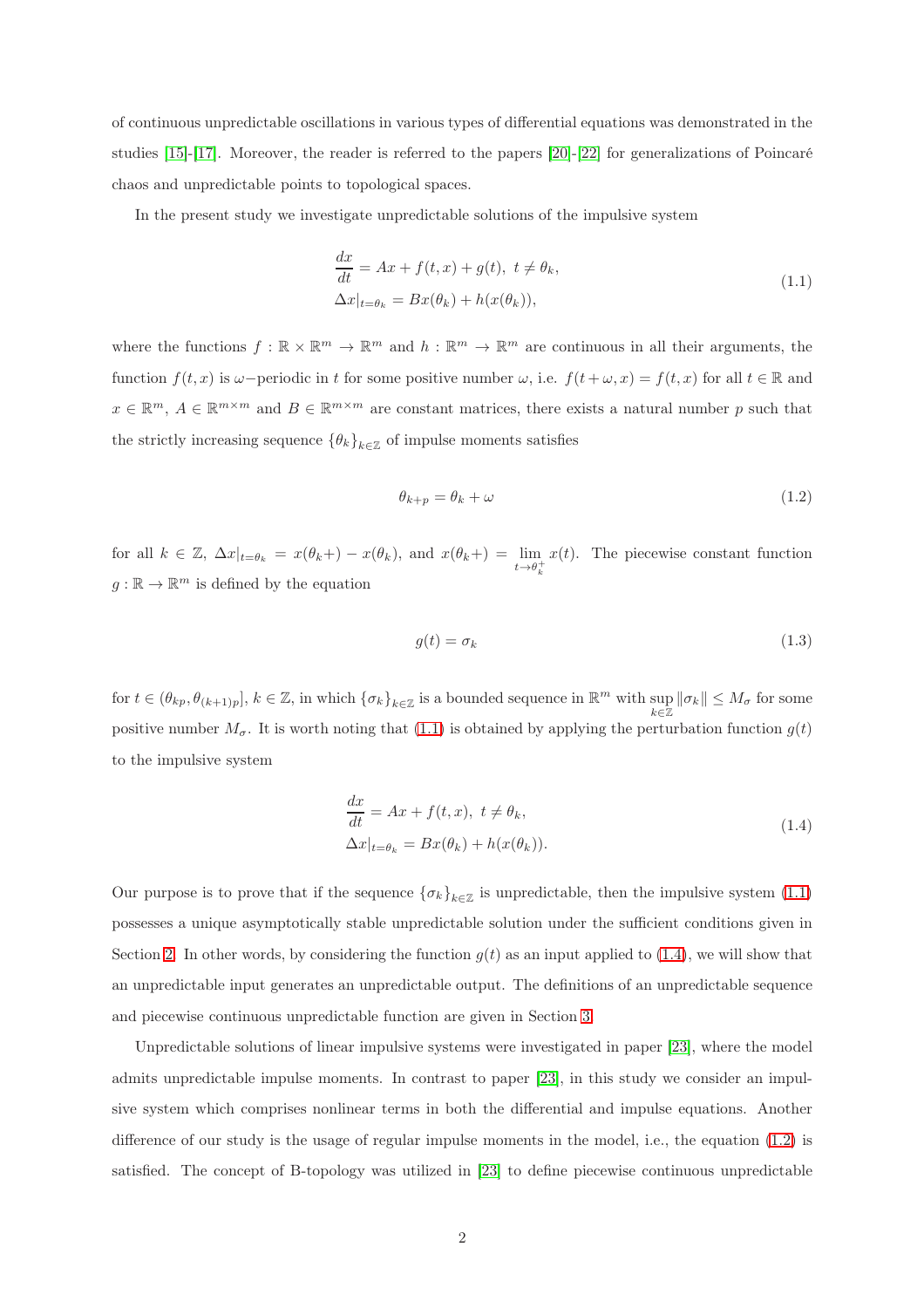solutions since the unpredictability of the impulse moments causes the discontinuities of the solutions not to coincide under shifts of the time argument. However, in our case, the discontinuities of the solutions coincide under shifts of the time argument by integer multiples of  $\omega$  because of the regularity of impulse moments. Accordingly, we make use of a novel definition for piecewise continuous unpredictable solutions with regular discontinuity moments regardless of the B-topology. Moreover, owing to the presence of nonlinear terms in the differential as well as impulse equations in [\(1.1\)](#page-1-0), we take advantage of a Gronwall type inequality for piecewise continuous functions to obtain the main result. Additionally, for the same reason, a more complicated proof technique is required compared to [\[23\]](#page-18-7). The results of the present study is also different compared to [\[24\]](#page-18-8) since impulsive systems with a discrete unpredictable set of discontinuity moments is taken into account in [\[24\]](#page-18-8), whereas in our paper the system is with regular moments of impulses and the perturbation is obtained via an unpredictable sequence.

The remaining parts of the paper are organized as follows. In Section [2,](#page-2-0) some preliminary results concerning the bounded solution of system  $(1.1)$  are mentioned, and the assumptions which guarantee the existence, uniqueness and asymptotic stability of an unpredictable solution are given. Section [3,](#page-4-0) on the other hand, is concerned with the main result of the present study. In that section, the novel definition of an unpredictable function with regular discontinuity moments is provided, and the existence of a unique unpredictable solution of  $(1.1)$ , which is asymptotically stable, is proved. The theoretical results are supported with an illustrative example in Section [4.](#page-14-0) In the example, the logistic map is used as the source of the unpredictability. Finally, Section [5](#page-16-0) is devoted to some concluding remarks.

### <span id="page-2-0"></span>2 Preliminaries

Throughout the paper we will make use of the Euclidean norm for vectors and the spectral norm for square matrices.

The following assumptions are required.

(A1) The matrices A and B commute, and  $\det(I + B) \neq 0$ , where I is the  $m \times m$  identity matrix;

(A2) The eigenvalues of the matrix  $A + \frac{p}{q}$  $\frac{P}{\omega}$  log(*I* + *B*) have negative real parts;

(A3) There exist positive numbers  $M_f$  and  $M_h$  such that

$$
\sup_{t \in \mathbb{R}, x \in \mathbb{R}^m} \|f(t, x)\| \le M_f
$$

and

$$
\sup_{x \in \mathbb{R}^m} \|h(x)\| \le M_h;
$$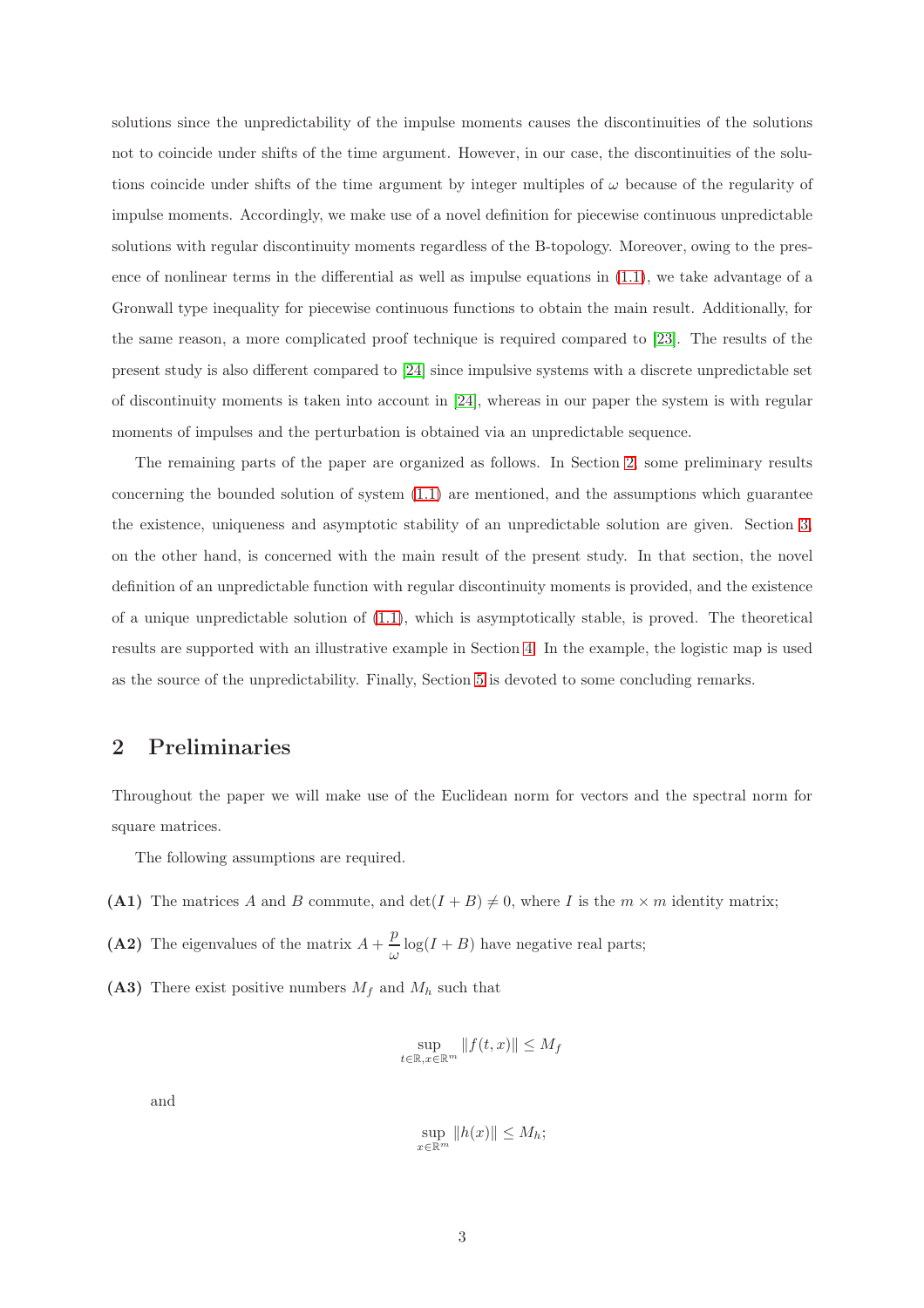(A4) There exist positive numbers  $L_f$  and  $L_h$  such that

$$
|| f(t, x_1) - f(t, x_2)|| \le L_f ||x_1 - x_2||
$$

for each  $t \in \mathbb{R}$ ,  $x_1, x_2 \in \mathbb{R}^m$  and

$$
||h(x_1) - h(x_2)|| \le L_h ||x_1 - x_2||
$$

for each  $x_1, x_2 \in \mathbb{R}^m$ .

In the remaining parts of the paper we denote by  $i(J)$  the number of the terms of the sequence  ${\lbrace \theta_k \rbrace}_{k \in \mathbb{Z}}$  of impulse moments which belong to an interval J. It can be confirmed that

<span id="page-3-1"></span>
$$
i((a,b)) \le p + \frac{p}{\omega}(b-a),\tag{2.5}
$$

for each real numbers a and b with  $b > a$ . Let  $U(t, s)$  be the matriciant of the linear homogeneous impulsive system

$$
\frac{dx}{dt} = Ax, \ t \neq \theta_k,
$$
  

$$
\Delta x|_{t=\theta_k} = Bx(\theta_k).
$$
 (2.6)

The equation  $U(t, s) = e^{A(t-s)}(I+B)^{i([s,t))}$  holds for  $t > s$  and  $U(s, s) = I$  provided that the assumption  $(A1)$  is valid. Additionally, there exist positive numbers N and  $\lambda$  such that

$$
||U(t,s)|| \le Ne^{-\lambda(t-s)}
$$

for  $t \geq s$  under the assumptions (A1) and (A2) [\[12,](#page-17-4) [13\]](#page-17-3).

The following assumptions are also needed.

$$
\begin{aligned} \textbf{(A5)} \ \ N\left(\frac{L_f}{\lambda} + \frac{pL_h}{1 - e^{-\lambda\omega}}\right) < 1;\\ \textbf{(A6)} \ \ NL_f + \frac{p}{\omega}\ln(1 + NL_h) < \lambda; \end{aligned}
$$

 $(A7) L<sub>h</sub> || (I + B)^{-1} || < 1.$ 

According to the results of the book [\[12\]](#page-17-4), if the assumptions  $(A1)-(A5)$  are valid, then the impulsive system [\(1.1\)](#page-1-0) admits a unique solution  $\phi(t)$  bounded on the whole real axis which satisfies the relation

<span id="page-3-0"></span>
$$
\phi(t) = \int_{-\infty}^{t} U(t,s) \left[ f(s,\phi(s)) + g(s) \right] ds + \sum_{-\infty < \theta_k < t} U(t,\theta_k +) h(\phi(\theta_k)).\tag{2.7}
$$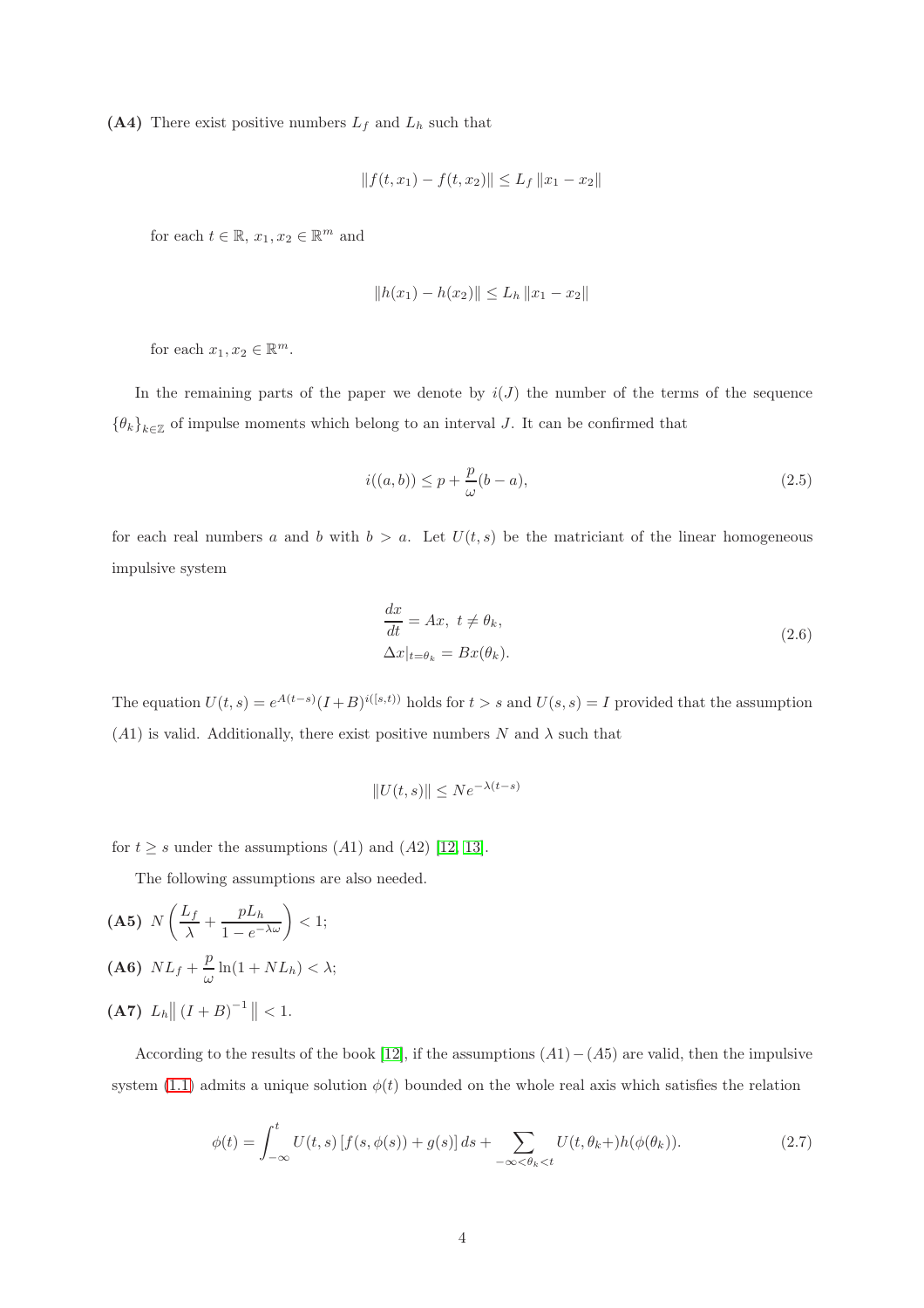By means of the estimates

$$
\Big\|\int_{-\infty}^t U(t,s)\left[f(s,\phi(s))+g(s)\right]ds\Big\|\leq \frac{N(M_f+M_\sigma)}{\lambda}
$$

and

$$
\Big\|\sum_{-\infty<\theta_k
$$

one can confirm that

$$
\sup_{t\in\mathbb{R}}\|\phi(t)\|\leq M_{\phi},
$$

where

<span id="page-4-3"></span>
$$
M_{\phi} = \frac{N(M_f + M_{\sigma})}{\lambda} + \frac{pNM_h}{1 - e^{-\lambda \omega}}.
$$
\n(2.8)

# <span id="page-4-0"></span>3 Existence of an Unpredictable Solution

The definition of an unpredictable sequence is as follows.

**Definition 3.1** ([\[17\]](#page-18-1)) A bounded sequence  $\{\sigma_k\}_{k\in\mathbb{Z}}$  is called unpredictable if there exist a positive number  $\delta_0$  (the unpredictability constant) and sequences  $\{\zeta_n\}_{n\in\mathbb{N}}$ ,  $\{\eta_n\}_{n\in\mathbb{N}}$  of positive integers both of which diverge to infinity such that  $\|\sigma_{k+\zeta_n} - \sigma_k\| \to 0$  as  $n \to \infty$  for each k in bounded intervals of integers and  $\|\sigma_{\zeta_n+\eta_n}-\sigma_{\eta_n}\|\geq \delta_0$  for each  $n\in\mathbb{N}$ .

<span id="page-4-2"></span>The description of a discontinuous unpredictable function with regularly changing discontinuity moments is provided in the next definition.

**Definition 3.2** Suppose that there exist a natural number p and a positive number  $\omega$  such that the strictly increasing sequence  $\{\theta_k\}_{k\in\mathbb{Z}}$  of real numbers satisfies the equation  $\theta_{k+p} = \theta_k + \omega$  for each  $k \in \mathbb{Z}$ . A piecewise continuous and bounded function  $\varphi : \mathbb{R} \to \mathbb{R}^m$  with the set of possible discontinuity points  ${\lbrace \theta_k \rbrace}_{k \in \mathbb{Z}}$  satisfying  $\lim_{t \to \theta_k^{-}} \varphi(t) = \varphi(\theta_k)$ ,  $k \in \mathbb{Z}$ , is called unpredictable if there exist positive numbers  $\epsilon_0$ (the unpredictability constant), r and sequences  $\{\mu_n\}_{n\in\mathbb{N}}$ ,  $\{\tau_n\}_{n\in\mathbb{N}}$  of real numbers both of which diverge to infinity such that:

- (i) for every positive number  $\epsilon$  there exists a positive number  $\delta$  such that  $\|\varphi(s_1) \varphi(s_2)\| < \epsilon$  whenever the points  $s_1$  and  $s_2$  belong to the same interval of continuity and  $|s_1 - s_2| < \delta$ ;
- (ii)  $\|\varphi(t + \mu_n) \varphi(t)\| \to 0$  as  $n \to \infty$  uniformly on compact subsets of  $\mathbb{R}$ ;
- (iii)  $\|\varphi(t + \mu_n) \varphi(t)\| \ge \epsilon_0$  for each  $t \in [\tau_n r, \tau_n + r]$  and  $n \in \mathbb{N}$ .

<span id="page-4-1"></span>The following analogue of Gronwall's inequality for piecewise continuous functions is required.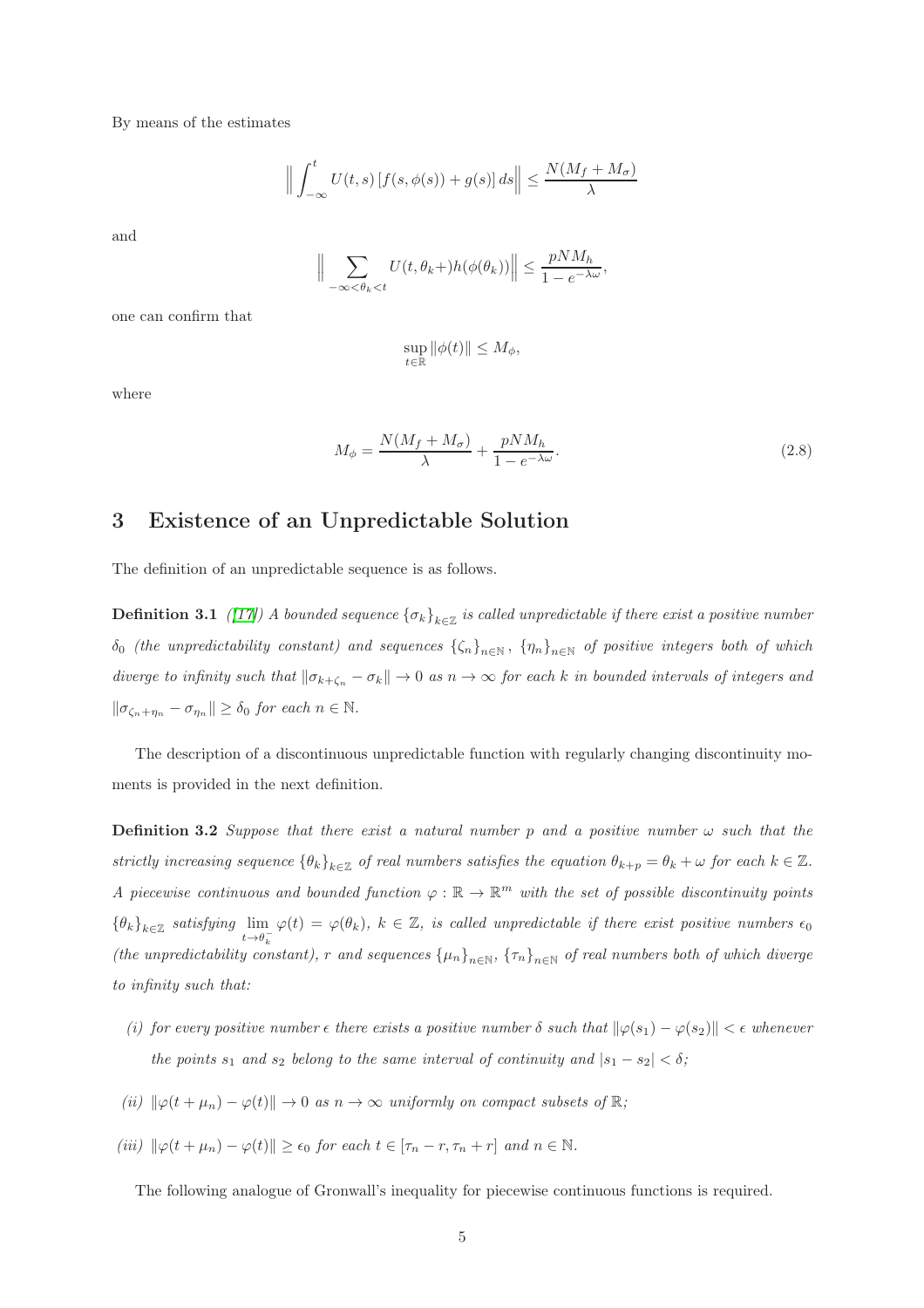**Lemma 3.1** ([\[25\]](#page-18-9)) Suppose that for  $t_1 \le t \le t_2$  the following inequality holds:

<span id="page-5-5"></span>
$$
u(t) \le a(t) + \int_{t_1}^t b(s)u(s)ds + \sum_{t_1 < \theta_k < t} \beta_k u(\theta_k),
$$

where  $\beta_k \geq 0$ ,  $k \in \mathbb{N}$ , are constants and  $u(t) : \mathbb{R} \to \mathbb{R}$ ,  $a(t) : \mathbb{R} \to \mathbb{R}$ ,  $b(t) : \mathbb{R} \to [0, \infty)$  are piecewise continuous functions that have first kind discontinuities at the points  $\theta_k$ ,  $k \in \mathbb{Z}$ , only and are left continuous at each  $\theta_k$ . Then, for  $t_1 \leq t \leq t_2$ ,

$$
u(t) \le a(t) + \int_{t_1}^t a(s)b(s) \prod_{s < \theta_k < t} (1+\beta_k)e^{\int_s^t b(\tau)d\tau} ds + \sum_{t_1 < \theta_k < t} a(\theta_k)\beta_k \prod_{\theta_k < \theta_j < t} (1+\beta_j)e^{\int_{\theta_k}^t b(\tau)d\tau}.
$$

We make use of Lemma [3.1](#page-4-1) in the proof of the next assertion.

**Lemma 3.2** Suppose that there is a sequence  $\{\zeta_n\}_{n\in\mathbb{N}}$  of positive integers which diverges to infinity such that  $\|\sigma_{k+\zeta_n} - \sigma_k\| \to 0$  as  $n \to \infty$  for each k in bounded intervals of integers. Then, under the assumptions (A1) – (A6), the bounded solution  $\phi(t)$  of impulsive system [\(1.1\)](#page-1-0) has the property that  $\|\phi(t + \omega \zeta_n) - \phi(t)\| \to 0$  as  $n \to \infty$  uniformly on compact subsets of  $\mathbb{R}$ .

**Proof.** Let us fix a positive number  $\epsilon$  and a compact subset C of the real axis. There exist integers  $\alpha$ and  $\beta$  with  $\beta > \alpha$  such that  $\mathcal{C} \subseteq [\theta_{\alpha p}, \theta_{\beta p}]$ . We define the numbers

<span id="page-5-1"></span>
$$
K_1 = \left[\frac{2N(M_f + M_\sigma)}{\lambda} + \frac{2pNM_h}{1 - e^{-\lambda\omega}}\right] (1 + NL_h)^p \tag{3.9}
$$

and

<span id="page-5-2"></span>
$$
K_2 = \frac{N}{\lambda} + \frac{N^2 L_f (1 + NL_h)^p}{\lambda \gamma} + \frac{N^2 p L_h (1 + NL_h)^p e^{\gamma \omega}}{\lambda (1 - e^{-\gamma \omega})},\tag{3.10}
$$

where

<span id="page-5-0"></span>
$$
\gamma = \lambda - NL_f - \frac{p}{\omega} \ln(1 + NL_h). \tag{3.11}
$$

It is worth noting that the number  $\gamma$  is positive according to assumption (A6).

Next, we take a positive number  $\rho_0$  such that

<span id="page-5-4"></span>
$$
\rho_0 \le \frac{1}{K_1 + K_2} \tag{3.12}
$$

and a positive integer  $i$  satisfying

<span id="page-5-3"></span>
$$
j \ge \frac{1}{\gamma \omega} \ln \left( \frac{1}{\rho_0 \epsilon} \right). \tag{3.13}
$$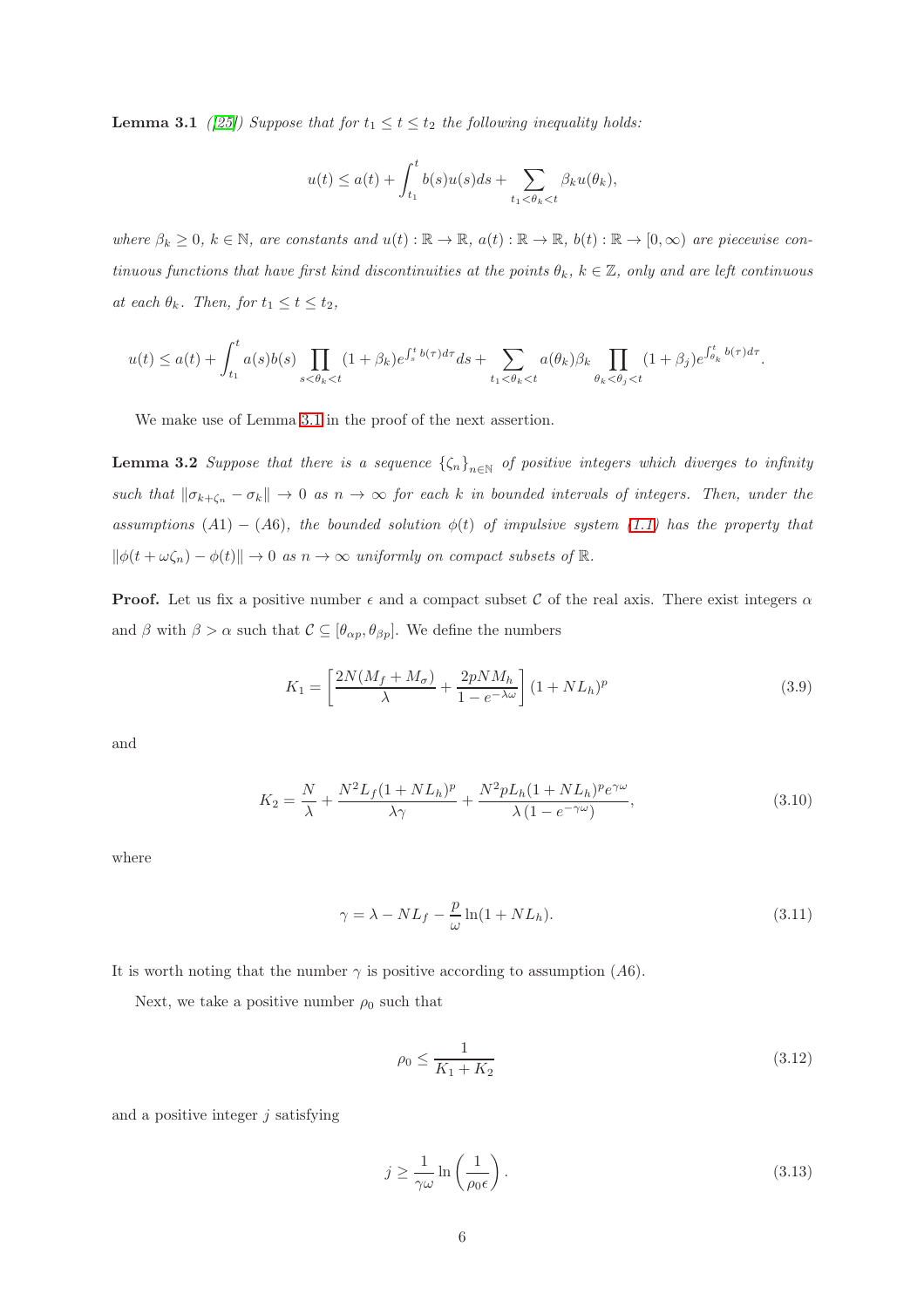Since  $\|\sigma_{k+\zeta_n} - \sigma_k\| \to 0$  as  $n \to \infty$  for each k in bounded intervals of integers, there exists a natural number  $n_0$  such that for  $n \geq n_0$  we have

<span id="page-6-0"></span>
$$
\|\sigma_{k+\zeta_n} - \sigma_k\| < \rho_0 \epsilon \tag{3.14}
$$

for each  $k = \alpha - j$ ,  $\alpha - j + 1$ ,  $\cdots$ ,  $\beta - 1$ .

Let us fix a natural number  $n \geq n_0$ . The inequality

<span id="page-6-1"></span>
$$
||g(t + \omega \zeta_n) - g(t)|| < \rho_0 \epsilon, \quad \theta_{(\alpha - j)p} < t \le \theta_{\beta p}.
$$
\n(3.15)

holds in compliance with [\(3.14\)](#page-6-0).

It can be verified with the aid of [\(2.7\)](#page-3-0) that

$$
\phi(t+\omega\zeta_n)-\phi(t) = \int_{-\infty}^t U(t,s)\big(f(s,\phi(s+\omega\zeta_n)) - f(s,\phi(s)) + g(s+\omega\zeta_n) - g(s)\big) ds
$$
  
+ 
$$
\sum_{-\infty < \theta_k < t} U(t,\theta_k+) \big(h(\phi(\theta_k+\omega\zeta_n)) - h(\phi(\theta_k))\big).
$$

Now, suppose that  $t \in [\theta_{(\alpha-j)p}, \theta_{\beta p}]$ . The inequality [\(3.15\)](#page-6-1) yields

$$
\Big\|\int_{\theta_{(\alpha-j)p}}^t U(t,s)\big(g(s+\omega\zeta_n)-g(s)\big)\ ds\Big\|\leq \frac{N\rho_0\epsilon}{\lambda}\left(1-e^{-\lambda(t-\theta_{(\alpha-j)p})}\right).
$$

In addition to this, the estimates

$$
\left\| \int_{-\infty}^{\theta_{(\alpha-j)p}} U(t,s) \big( f(s, \phi(s+\omega\zeta_n)) - f(s, \phi(s)) + g(s+\omega\zeta_n) - g(s) \big) ds \right\|
$$
  

$$
\leq \frac{2N(M_f+M_\sigma)}{\lambda} e^{-\lambda(t-\theta_{(\alpha-j)p})}
$$

and

$$
\Big\|\sum_{-\infty<\theta_k\leq\theta_{(\alpha-j)p}}U(t,\theta_k+)\big(h(\phi(\theta_k+\omega\zeta_n))-h(\phi(\theta_k))\big)\Big\|\leq\frac{2pNM_h}{1-e^{-\lambda\omega}}e^{-\lambda(t-\theta_{(\alpha-j)p})}
$$

are fulfilled. Thus,

$$
\begin{split} \|\phi(t+\omega\zeta_n)-\phi(t)\| &\leq \left[\frac{2N(M_f+M_\sigma)}{\lambda}+\frac{2pNM_h}{1-e^{-\lambda\omega}}\right]e^{-\lambda(t-\theta_{(\alpha-j)p})}+\frac{N\rho_0\epsilon}{\lambda}\left(1-e^{-\lambda(t-\theta_{(\alpha-j)p})}\right) \\ &+ \left.\int_{\theta_{(\alpha-j)p}}^t NL_f e^{-\lambda(t-s)}\left\|\phi(s+\omega\zeta_n)-\phi(s)\right\|ds \\ &+ \left.\sum_{\theta_{(\alpha-j)p}<\theta_k
$$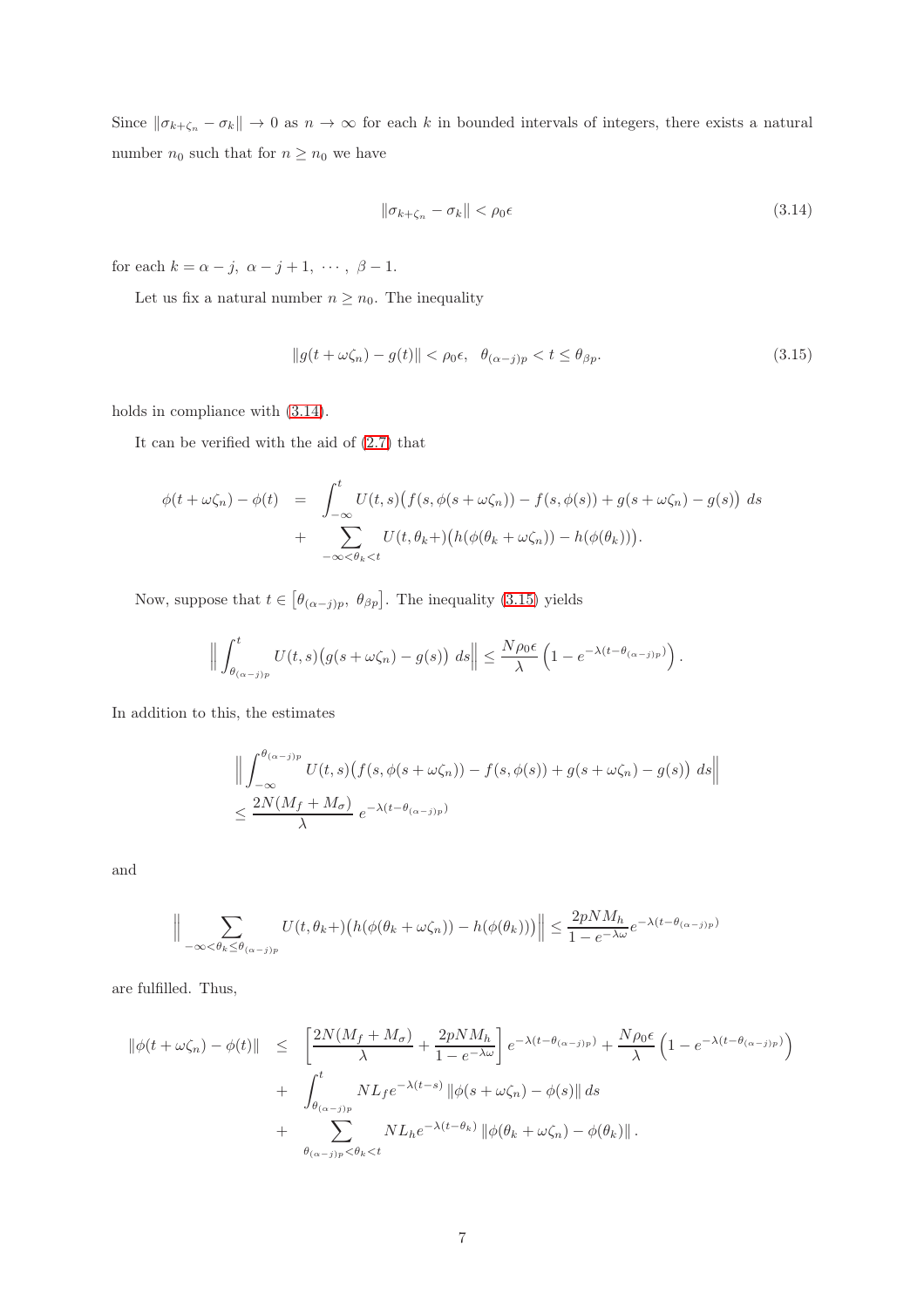Accordingly, we have

$$
u(t) \leq c + \frac{N\rho_0 \epsilon}{\lambda} e^{\lambda t} + \int_{\theta_{(\alpha-j)p}}^t NL_f u(s) ds + \sum_{\theta_{(\alpha-j)p} < \theta_k < t} NL_h u(\theta_k),
$$

where

$$
u(t) = e^{\lambda t} \left\| \phi(t + \omega \zeta_n) - \phi(t) \right\|
$$

and

$$
c = \left[\frac{2N(M_f+M_\sigma)}{\lambda} + \frac{2pNM_h}{1-e^{-\lambda\omega}} - \frac{N\rho_0\epsilon}{\lambda}\right]e^{\lambda\theta_{(\alpha-j)p}}.
$$

By means of Lemma [3.1](#page-4-1) we obtain

$$
u(t) \leq c(1 + NL_h)^{i((\theta_{(\alpha-j)p}, t))} e^{NL_f(t - \theta_{(\alpha-j)p})} + \frac{N\rho_0 \epsilon}{\lambda} e^{\lambda t}
$$
  
+ 
$$
\frac{N^2 L_f \rho_0 \epsilon}{\lambda} \int_{\theta_{(\alpha-j)p}}^t (1 + NL_h)^{i((s,t))} e^{\lambda s} e^{NL_f(t-s)} ds
$$
  
+ 
$$
\frac{N^2 L_h \rho_0 \epsilon}{\lambda} \sum_{\theta_{(\alpha-j)p} < \theta_k < t} (1 + NL_h)^{i((\theta_k, t))} e^{\lambda \theta_k} e^{NL_f(t - \theta_k)}
$$

.

One can attain using [\(2.5\)](#page-3-1) that

$$
\int_{\theta_{(\alpha-j)p}}^{t} (1+NL_h)^{i((s,t))} e^{\lambda s} e^{NL_f(t-s)} ds \le \frac{(1+NL_h)^p}{\gamma} e^{\lambda t} \left(1 - e^{-\gamma(t-\theta_{(\alpha-j)p})}\right)
$$

and

$$
\sum_{\theta_{(\alpha-j)p} < \theta_k < t} (1 + NL_h)^{i((\theta_k, t))} e^{\lambda \theta_k} e^{NL_f(t - \theta_k)} \leq \frac{p(1 + NL_h)^p e^{\gamma \omega}}{1 - e^{-\gamma \omega}} e^{\lambda t} \left(1 - e^{-\gamma (t - \theta_{(\alpha-j-1)p})}\right),
$$

where  $\gamma$  is the number defined by [\(3.11\)](#page-5-0). Hence, we have

$$
u(t) \leq c(1 + NL_h)^p e^{(\lambda - \gamma)(t - \theta_{(\alpha - j)p})} + \frac{N\rho_0 \epsilon}{\lambda} e^{\lambda t} + \frac{N^2 L_f (1 + NL_h)^p \rho_0 \epsilon}{\lambda \gamma} e^{\lambda t} \left(1 - e^{-\gamma(t - \theta_{(\alpha - j)p})}\right) + \frac{N^2 p L_h (1 + NL_h)^p e^{\gamma \omega} \rho_0 \epsilon}{\lambda (1 - e^{-\gamma \omega})} e^{\lambda t} \left(1 - e^{-\gamma(t - \theta_{(\alpha - j - 1)p})}\right).
$$

The last inequality implies that

$$
\|\phi(t+\omega\zeta_n)-\phi(t)\|
$$

in which  $K_1$  and  $K_2$  are respectively defined by  $(3.9)$  and  $(3.10)$ .

If  $\theta_{\alpha p} \le t \le \theta_{\beta p}$ , then it can be verified using [\(3.13\)](#page-5-3) that  $e^{-\gamma(t-\theta_{(\alpha-j)p})} \le \rho_0 \epsilon$ . Since  $\mathcal{C} \subseteq [\theta_{\alpha p}, \theta_{\beta p}]$ ,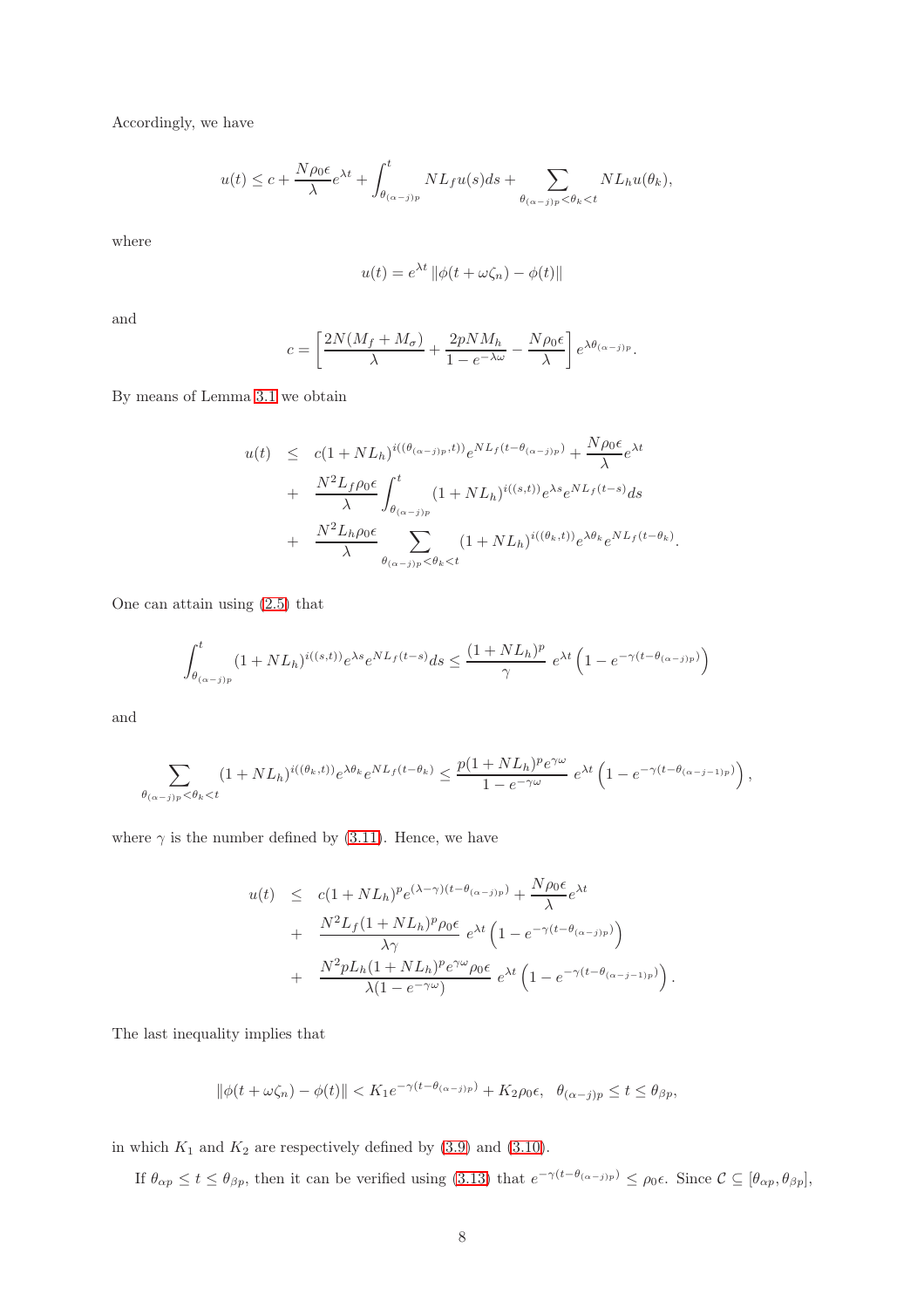in accordance with [\(3.12\)](#page-5-4), we have

$$
\|\phi(t+\omega\zeta_n)-\phi(t)\| < (K_1+K_2)\rho_0\epsilon \leq \epsilon
$$

<span id="page-8-2"></span>for  $t \in \mathcal{C}$ . Consequently,  $\|\phi(t + \omega \zeta_n) - \phi(t)\| \to 0$  as  $n \to \infty$  uniformly on compact subsets of R.  $\Box$ 

The main result of the present paper is given in the next theorem.

**Theorem 3.1** Suppose that the assumptions  $(A1) - (A7)$  hold. If the sequence  $\{\sigma_k\}_{k \in \mathbb{Z}}$  is unpredictable, then the impulsive system  $(1.1)$  possesses a unique asymptotically stable unpredictable solution.

**Proof.** In the proof we will show that the bounded solution  $\phi(t)$  of [\(1.1\)](#page-1-0) is unpredictable in the sense of Definition [3.2.](#page-4-2) According to the results of the book [\[12\]](#page-17-4), the bounded solution  $\phi(t)$  is asymptotically stable provided that the assumptions  $(A1) - (A6)$  are valid. If  $t \in (\theta_k, \theta_{k+1})$  for some fixed integer k, then  $\begin{tabular}{|c|c|c|c|} \hline \rule{0pt}{2ex} \rule{0pt}{2ex} \rule{0pt}{2ex} \rule{0pt}{2ex} \rule{0pt}{2ex} \rule{0pt}{2ex} \rule{0pt}{2ex} \rule{0pt}{2ex} \rule{0pt}{2ex} \rule{0pt}{2ex} \rule{0pt}{2ex} \rule{0pt}{2ex} \rule{0pt}{2ex} \rule{0pt}{2ex} \rule{0pt}{2ex} \rule{0pt}{2ex} \rule{0pt}{2ex} \rule{0pt}{2ex} \rule{0pt}{2ex} \rule{0pt}{2ex} \rule{0pt}{2ex} \rule{0pt}{2ex} \rule{$  $d\phi$ dt  $\|\leq \|A\| M_{\phi} + M_f + M_{\sigma}$ , where  $M_{\phi}$  is defined by [\(2.8\)](#page-4-3). Therefore, Definition [3.2,](#page-4-2) (i) is satisfied for  $\phi(t)$ .

Since  $\{\sigma_k\}_{k\in\mathbb{Z}}$  is an unpredictable sequence, there exist a positive number  $\delta_0$  and sequences  $\{\zeta_n\}_{n\in\mathbb{N}}$ ,  $\{\eta_n\}_{n\in\mathbb{N}}$  of positive integers both of which diverge to infinity such that  $\|\sigma_{k+\zeta_n} - \sigma_k\| \to 0$  as  $n \to \infty$  for each k in bounded intervals of integers and

<span id="page-8-0"></span>
$$
\|\sigma_{\zeta_n + \eta_n} - \sigma_{\eta_n}\| \ge \delta_0 \tag{3.16}
$$

for each  $n \in \mathbb{N}$ .

Let us denote

$$
\mu_n = \omega \zeta_n
$$

for each  $n \in \mathbb{N}$ . According to Lemma [3.2,](#page-5-5)  $\|\phi(t + \mu_n) - \phi(t)\| \to 0$  as  $n \to \infty$  uniformly on compact subsets of  $\mathbb{R}$ . Since  $\{\zeta_n\}_{n\in\mathbb{N}}$  diverges to infinity, the same is true for the sequence  $\{\mu_n\}_{n\in\mathbb{N}}$ .

In the remaining parts of the proof, we will show the existence of positive numbers  $\epsilon_0$ , r and a sequence  $\{\tau_n\}_{n\in\mathbb{N}}$ , which diverges to infinity, such that

<span id="page-8-1"></span>
$$
\|\phi(t + \mu_n) - \phi(t)\| \ge \epsilon_0 \tag{3.17}
$$

for each  $t \in [\tau_n - r, \tau_n + r]$  and  $n \in \mathbb{N}$ .

Let  $\sigma_k = (\sigma_k^1, \sigma_k^2, \dots, \sigma_k^m) \in \mathbb{R}^m$  for each  $k \in \mathbb{N}$ , and fix a number  $n \in \mathbb{N}$ . The inequality [\(3.16\)](#page-8-0) yields

$$
\left|\sigma_{\zeta_n+\eta_n}^{j_0}-\sigma_{\eta_n}^{j_0}\right|\geq \frac{\delta_0}{\sqrt{m}}
$$

for some integer j<sub>0</sub> with  $1 \le j_0 \le m$ . Because the equation  $g(t + \mu_n) - g(t) = \sigma_{\zeta_n + \eta_n} - \sigma_{\eta_n}$  holds for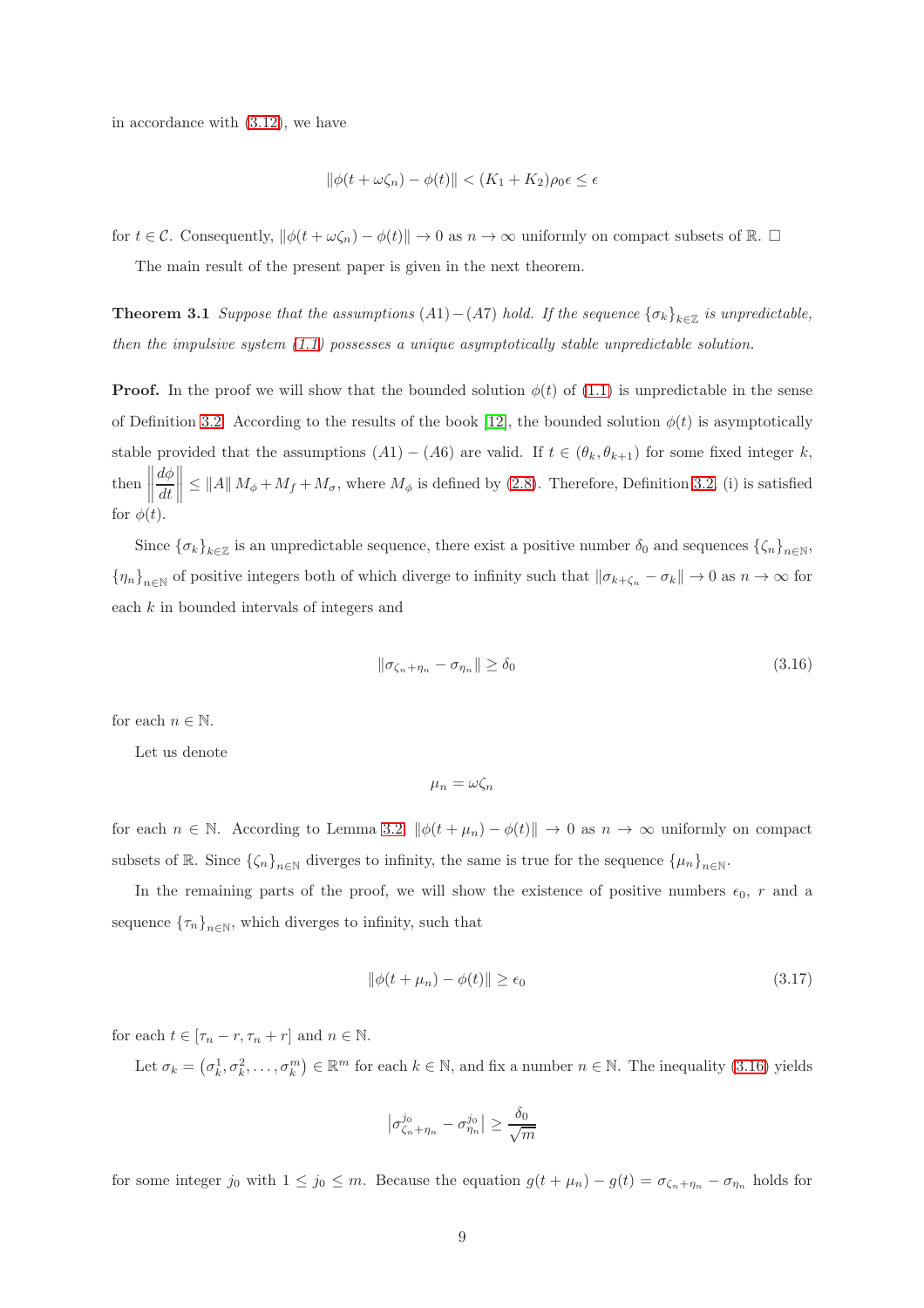$\theta_{\eta_n p} < t \leq \theta_{(\eta_n+1)p}$ , we have

<span id="page-9-0"></span>
$$
\left\| \int_{\theta_{\eta_{np}}}^{\theta_{(\eta_n+1)p}} \left( g(s+\mu_n) - g(s) \right) ds \right\| = \omega \left( \sum_{j=1}^m \left( \sigma_{\zeta_n+\eta_n}^j - \sigma_{\eta_n}^j \right)^2 \right)^{1/2} \ge \omega \left| \sigma_{\zeta_n+\eta_n}^{j_0} - \sigma_{\eta_n}^{j_0} \right| \ge \frac{\omega \delta_0}{\sqrt{m}}. \tag{3.18}
$$

Making use of the equations

$$
\phi(\theta_{(\eta_n+1)p}) = \phi(\theta_{\eta_n p}) + \int_{\theta_{\eta_n p}}^{\theta_{(\eta_n+1)p}} (A\phi(s) + f(s, \phi(s)) + g(s)) ds
$$
  
+ 
$$
\sum_{\theta_{\eta_n p} \leq \theta_k < \theta_{(\eta_n+1)p}} (B\phi(\theta_k) + h(\phi(\theta_k)))
$$

and

$$
\phi(\theta_{(\eta_n+1)p} + \mu_n) = \phi(\theta_{\eta_n p} + \mu_n) + \int_{\theta_{\eta_n p}}^{\theta_{(\eta_n+1)p}} (A\phi(s+\mu_n) + f(s, \phi(s+\mu_n)) + g(s+\mu_n)) ds + \sum_{\theta_{\eta_n p} \le \theta_k < \theta_{(\eta_n+1)p}} (B\phi(\theta_k + \mu_n) + h(\phi(\theta_k + \mu_n)))
$$

one can obtain that

$$
\begin{split} \left\| \phi(\theta_{(\eta_{n}+1)p} + \mu_{n}) - \phi(\theta_{(\eta_{n}+1)p}) \right\| &\geq \left\| \int_{\theta_{\eta_{n}p}}^{\theta_{(\eta_{n}+1)p}} (g(s+\mu_{n}) - g(s)) \, ds \right\| - \left\| \phi(\theta_{\eta_{n}p} + \mu_{n}) - \phi(\theta_{\eta_{n}p}) \right\| \\ &- \int_{\theta_{\eta_{n}p}}^{\theta_{(\eta_{n}+1)p}} (\|A\| + L_{f}) \left\| \phi(s+\mu_{n}) - \phi(s) \right\| \, ds \\ &- \sum_{\theta_{\eta_{n}p} \leq \theta_{k} < \theta_{(\eta_{n}+1)p}} (\|B\| + L_{h}) \left\| \phi(\theta_{k} + \mu_{n}) - \phi(\theta_{k}) \right\| . \end{split}
$$

According to [\(3.18\)](#page-9-0), we have that

$$
\begin{array}{rcl}\n\left\|\phi(\theta_{(\eta_n+1)p}+\mu_n)-\phi(\theta_{(\eta_n+1)p})\right\| & \geq & \frac{\omega\delta_0}{\sqrt{m}} - \|\phi(\theta_{\eta_n p}+\mu_n)-\phi(\theta_{\eta_n p})\| \\
&- & \omega\left(\|A\|+L_f\right) \sup_{t\in[\theta_{\eta_n p},\theta_{(\eta_n+1)p}]} \|\phi(t+\mu_n)-\phi(t)\| \\
&- & p\left(\|B\|+L_h\right) \sup_{t\in[\theta_{\eta_n p},\theta_{(\eta_n+1)p}]} \|\phi(t+\mu_n)-\phi(t)\|\,.\n\end{array}
$$

Thus,

$$
\sup_{t \in [\theta_{\eta_n p}, \theta_{(\eta_n+1)p}]} \|\phi(t + \mu_n) - \phi(t)\| \ge H_0,
$$

where

$$
H_0 = \frac{\omega \delta_0}{\left[2 + \omega \left(\|A\| + L_f\right) + p\left(\|B\| + L_h\right)\right] \sqrt{m}}.
$$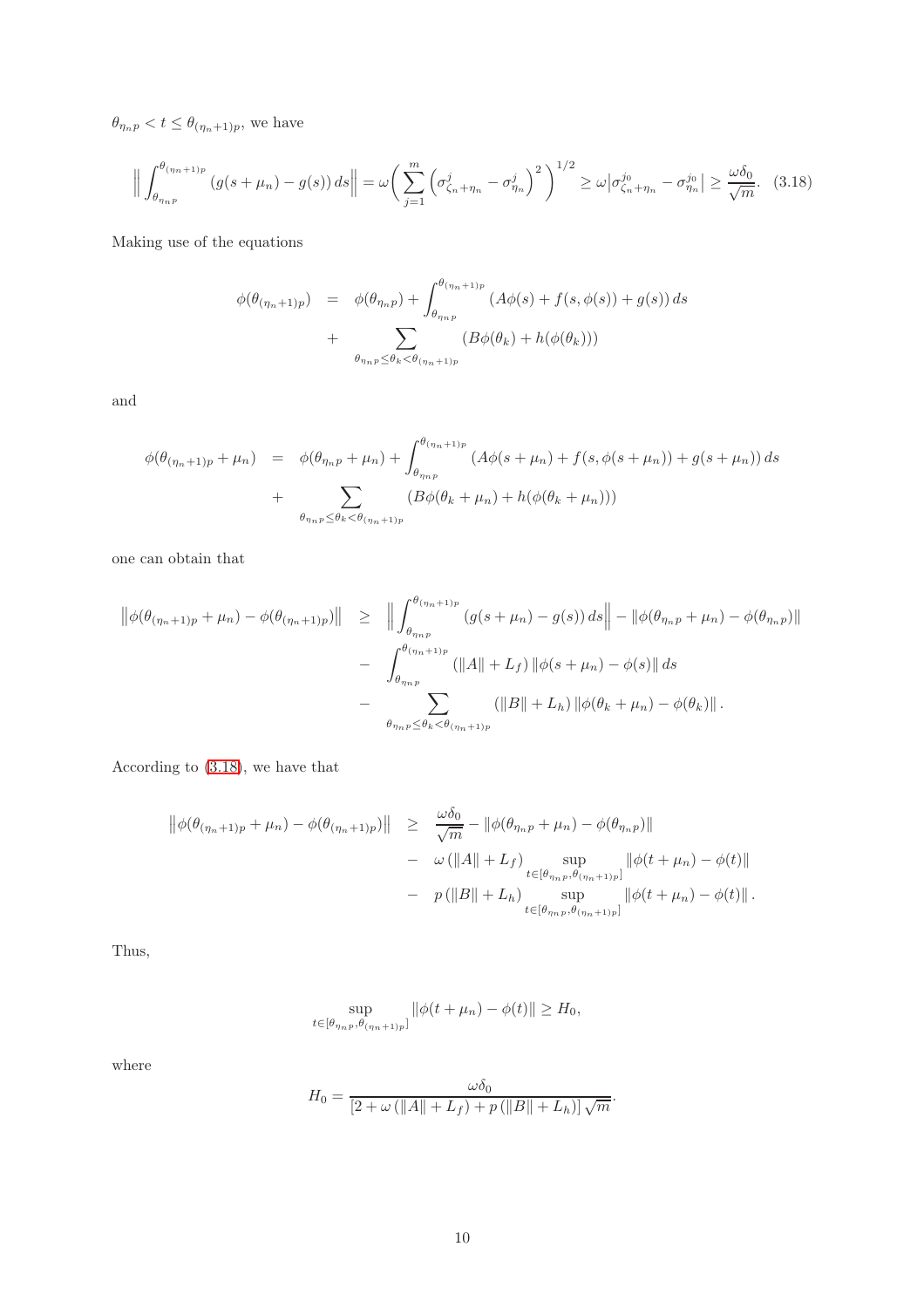Let us denote

<span id="page-10-2"></span>
$$
\epsilon_0 = \frac{H_0}{2} \min \left\{ 1, \frac{\left(1 - L_h \left\| (I + B)^{-1} \right\| \right)}{2 \left\| (I + B)^{-1} \right\|}, \frac{1}{2 \left( \| I + B \| + L_h \right)} \right\} \tag{3.19}
$$

and

$$
r = \min\left\{\frac{\overline{\theta}}{3}, \frac{H_0}{4R_0}, \frac{H_0\left(1 - L_h \left\|(I + B)^{-1}\right\|\right)}{8R_0 \left\|(I + B)^{-1}\right\|}, \frac{H_0}{8R_0 \left(\|I + B\| + L_h\right)}\right\},\right\}
$$

in which

$$
R_0 = ||A|| M_{\phi} + M_f + M_{\sigma}
$$

and

$$
\overline{\theta} = \min_{1 \leq k \leq p} (\theta_{k+1} - \theta_k).
$$

It is worth noting that a closed interval of length 2r can contain at most one term of the sequence  $\{\theta_k\}_{k\in\mathbb{Z}}$ of impulse moments since  $\overline{\theta} \geq 3r$ .

In order to show the existence of a sequence  $\{\tau_n\}_{n\in\mathbb{N}}$ , which diverges to infinity, such that  $(3.17)$  is valid for each  $t \in [\tau_n - r, \tau_n + r]$  and  $n \in \mathbb{N}$ , we take into account the following three cases.

Case I. First of all, we consider the case

$$
\sup_{t \in [\theta_{\eta_n p}, \theta_{(\eta_n+1)p}]} \|\phi(t + \mu_n) - \phi(t)\| = \|\phi(\tau_n + \mu_n) - \phi(\tau_n)\|,
$$

where  $\tau_n \in (\theta_{k_0}, \theta_{k_0+1})$  for some integer  $k_0$ , which depends on n, with  $\eta_n p \leq k_0 \leq (\eta_n + 1)p - 1$ . For  $t \in (\theta_{k_0}, \theta_{k_0+1}],$  the equation

<span id="page-10-1"></span>
$$
\phi(t + \mu_n) - \phi(t) = \phi(\tau_n + \mu_n) - \phi(\tau_n) \n+ \int_{\tau_n}^t \left[ A(\phi(s + \mu_n) - \phi(s)) + f(s, \phi(s + \mu_n)) \right] \n- f(s, \phi(s)) + g(s + \mu_n) - g(s) \right] ds
$$
\n(3.20)

is satisfied.

If  $[\tau_n - r, \tau_n + r] \subset (\theta_{k_0}, \theta_{k_0+1}],$  then for each  $t \in [\tau_n - r, \tau_n + r]$  we have

<span id="page-10-0"></span>
$$
\|\phi(t + \mu_n) - \phi(t)\| \geq \|\phi(\tau_n + \mu_n) - \phi(\tau_n)\| - \left| \int_{\tau_n}^t \|A(\phi(s + \mu_n) - \phi(s)) + f(s, \phi(s + \mu_n)) - f(s, \phi(s)) + g(s + \mu_n) - g(s) \|ds \right| \geq H_0 - 2rR_0 \geq \frac{H_0}{2} \geq \epsilon_0.
$$
\n(3.21)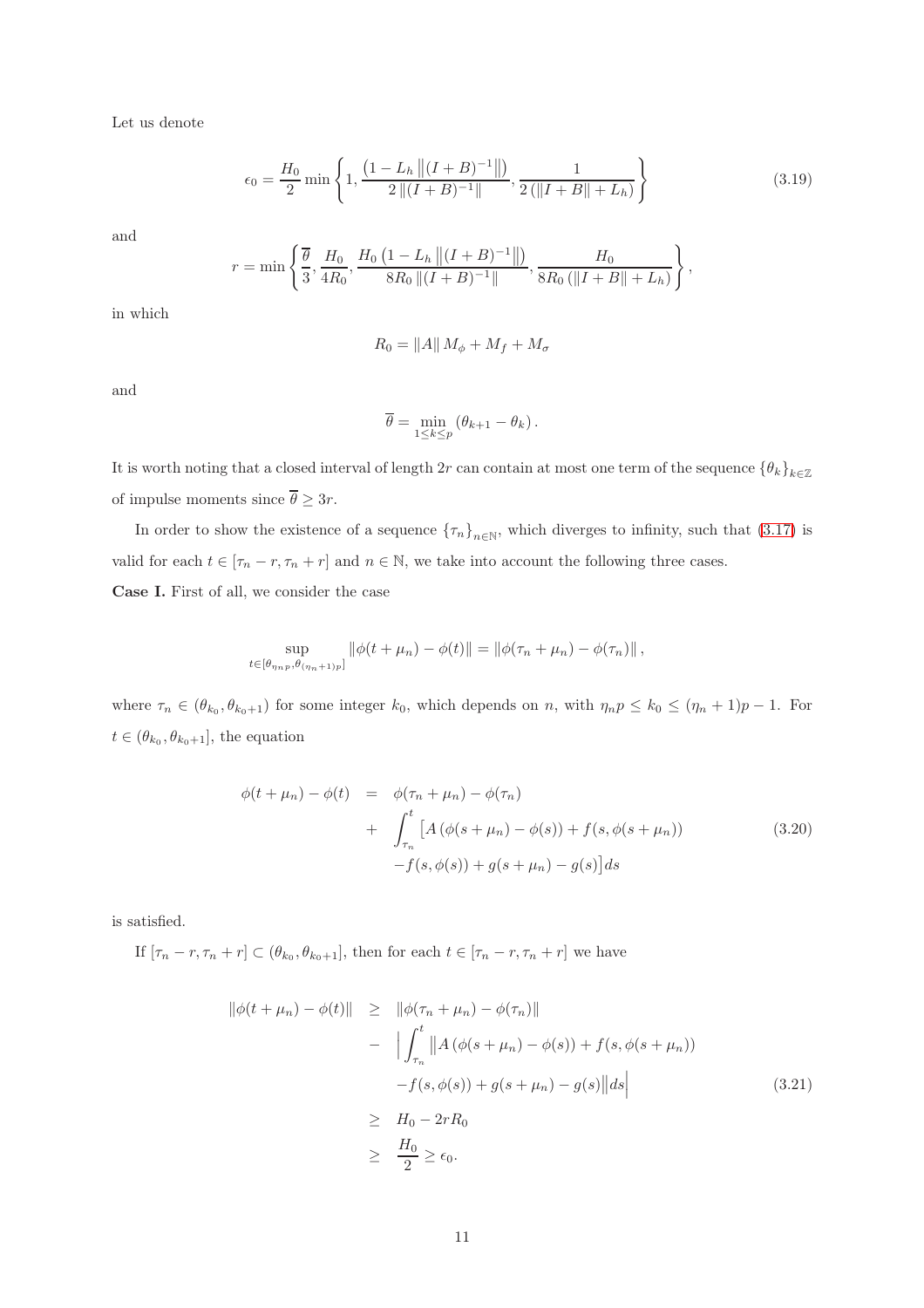Next, suppose that  $\tau_n + r > \theta_{k_0+1}$ . Then, in a similar way to [\(3.21\)](#page-10-0), one can obtain by means of equation [\(3.20\)](#page-10-1) that  $\|\phi(t + \mu_n) - \phi(t)\| \geq H_0/2$  for  $t \in [\tau_n - r, \theta_{k_0+1}]$ . In particular, the inequality  $\|\phi(\theta_{k_0+1} + \mu_n) - \phi(\theta_{k_0+1})\| \ge H_0/2$  holds. Benefiting from the assumption  $(A7)$  we attain that

$$
\begin{aligned}\n\|\phi(\theta_{k_0+1} + \mu_n +) - \phi(\theta_{k_0+1} +) \| &\geq \|(I + B)(\phi(\theta_{k_0+1} + \mu_n) - \phi(\theta_{k_0+1}))\| \\
&\quad - \|\hbar(\phi(\theta_{k_0+1} + \mu_n)) - \hbar(\phi(\theta_{k_0+1}))\| \\
&\geq \frac{(1 - L_h \|(I + B)^{-1}\|)}{\|(I + B)^{-1}\|} \|(\phi(\theta_{k_0+1} + \mu_n) - \phi(\theta_{k_0+1}))\| \\
&\geq \frac{H_0 \left(1 - L_h \|(I + B)^{-1}\|\right)}{2 \|(I + B)^{-1}\|}.\n\end{aligned}
$$

Therefore,

$$
\|\phi(t + \mu_n) - \phi(t)\| \geq \|\phi(\theta_{k_0+1} + \mu_n) - \phi(\theta_{k_0+1})\|
$$
  
- 
$$
\int_{\theta_{k_0+1}}^t \|A(\phi(s + \mu_n) - \phi(s)) + f(s, \phi(s + \mu_n))
$$
  
- 
$$
f(s, \phi(s)) + g(s + \mu_n) - g(s) \| ds
$$
  
> 
$$
\frac{H_0 (1 - L_h \| (I + B)^{-1} \|)}{2 \| (I + B)^{-1} \|} - 2rR_0
$$
  
\$\geq\$ 
$$
\frac{H_0 (1 - L_h \| (I + B)^{-1} \|)}{4 \| (I + B)^{-1} \|}
$$

for  $t \in (\theta_{k_0+1}, \tau_n+r]$ . For that reason, if  $t \in [\tau_n-r, \tau_n+r]$ , then

$$
\|\phi(t+\mu_n)-\phi(t)\| \ge \frac{H_0}{2}\min\left\{1,\frac{\left(1-L_h\left\|\left(I+B\right)^{-1}\right\|\right)}{2\left\|\left(I+B\right)^{-1}\right\|}\right\} \ge \epsilon_0.
$$

Now, assume that  $\tau_n - r \leq \theta_{k_0}$ . Utilizing equation [\(3.20\)](#page-10-1) one more time, it can be deduced for  $t \in (\theta_{k_0}, \tau_n + r]$  that  $\|\phi(t + \mu_n) - \phi(t)\| \ge H_0/2$ , and in particular,  $\|\phi(\theta_{k_0} + \mu_n) - \phi(\theta_{k_0})\| \ge H_0/2$ . Accordingly, the inequality

$$
\|\phi(\theta_{k_0} + \mu_n) - \phi(\theta_{k_0})\| \ge \frac{H_0}{2(\|I + B\| + L_h)}
$$

is valid. Thus, if  $\tau_n - r = \theta_{k_0}$ , then for  $t \in [\tau_n - r, \tau_n + r]$  we have

$$
\|\phi(t + \mu_n) - \phi(t)\| \ge \frac{H_0}{2} \min\left\{1, \frac{1}{\|I + B\| + L_h}\right\} \ge \epsilon_0.
$$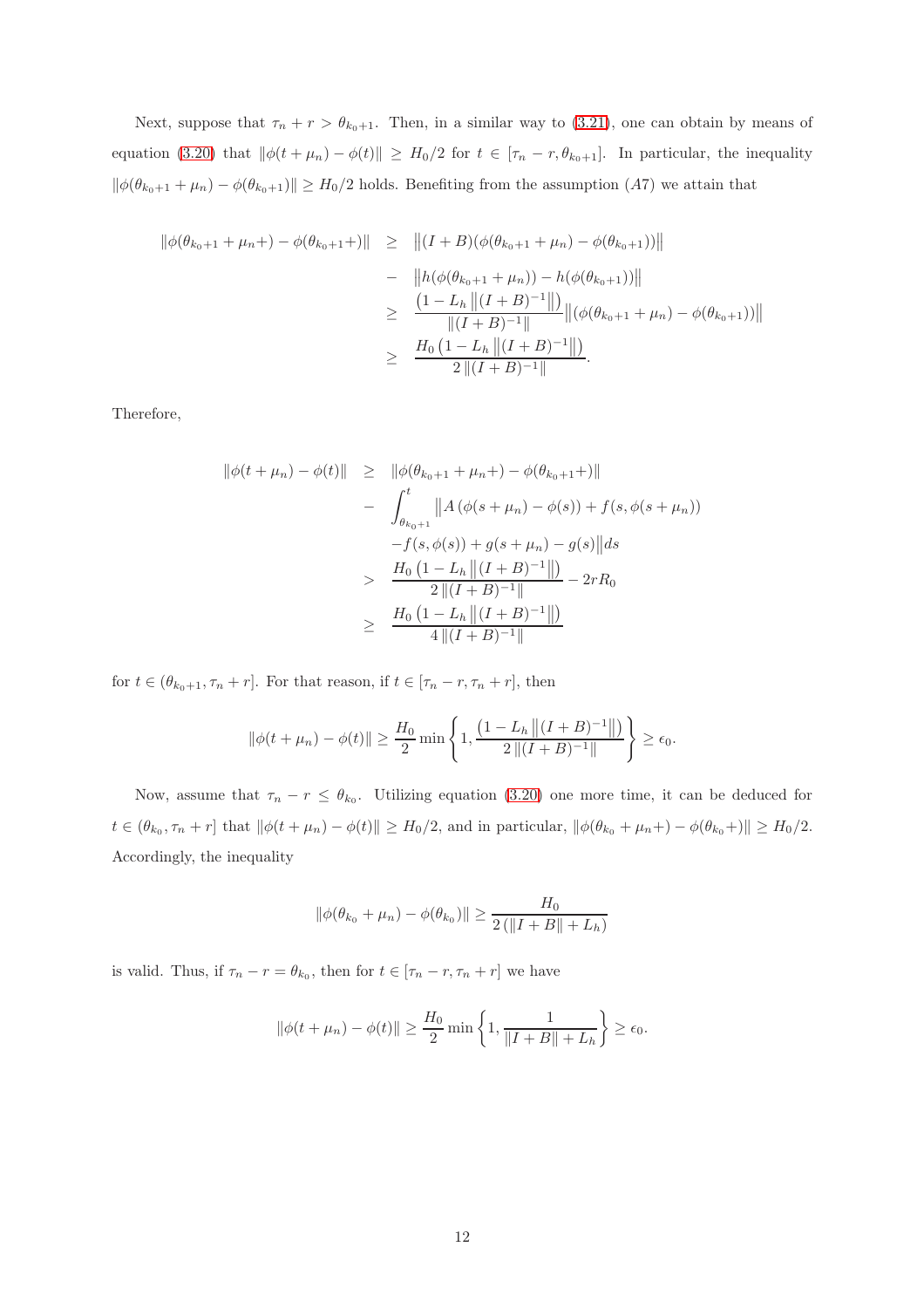On the other hand, if  $\tau_n - r < \theta_{k_0}$ , then for  $t \in [\tau_n - r, \theta_{k_0}]$  one can obtain

$$
\|\phi(t + \mu_n) - \phi(t)\| \geq \|\phi(\theta_{k_0} + \mu_n) - \phi(\theta_{k_0})\| - \left| \int_{\theta_{k_0}}^t \|A(\phi(s + \mu_n) - \phi(s)) + f(s, \phi(s + \mu_n)) \right| - f(s, \phi(s)) + g(s + \mu_n) - g(s) \|ds \Big| > \frac{H_0}{2(\|I + B\| + L_h)} - 2rR_0 \geq \frac{H_0}{4(\|I + B\| + L_h)}.
$$

Hence, the inequality

$$
\|\phi(t + \mu_n) - \phi(t)\| \ge \frac{H_0}{2} \min\left\{1, \frac{1}{2(\|I + B\| + L_h)}\right\} \ge \epsilon_0
$$

holds for  $t \in [\tau_n - r, \tau_n + r]$ .

Case II. Secondly, we suppose that

$$
\sup_{t \in [\theta_{\eta_n p}, \theta_{(\eta_n+1)p}]} \|\phi(t + \mu_n) - \phi(t)\| = \|\phi(\theta_{k_1} + \mu_n) - \phi(\theta_{k_1})\|
$$

for some integer  $k_1$ , which depends on n, satisfying  $\eta_n p \leq k_1 \leq (\eta_n + 1)p$ . In this case,

$$
\begin{array}{rcl} \|\phi(\theta_{k_1} + \mu_n +) - \phi(\theta_{k_1} +) \| & \geq & \|(I + B) \left( \phi(\theta_{k_1} + \mu_n) - \phi(\theta_{k_1}) \right) \| \\ & - & \left\| h(\phi(\theta_{k_1} + \mu_n)) - h(\phi(\theta_{k_1})) \right\| \\ & \geq & \frac{\left( 1 - L_h \left\| (I + B)^{-1} \right\| \right)}{\|(I + B)^{-1}\|} \left\| \left( \phi(\theta_{k_1} + \mu_n) - \phi(\theta_{k_1}) \right) \right\| \\ & \geq & \frac{H_0 \left( 1 - L_h \left\| (I + B)^{-1} \right\| \right)}{\|(I + B)^{-1}\|}. \end{array}
$$

Let us set  $\tau_n = \theta_{k_1}$ . For  $t \in (\tau_n, \tau_n + r]$ , we have

$$
\|\phi(t + \mu_n) - \phi(t)\| \geq \|\phi(\tau_n + \mu_n) - \phi(\tau_n +)\|
$$
  
- 
$$
\int_{\tau_n}^t \|A(\phi(s + \mu_n) - \phi(s)) + f(s, \phi(s + \mu_n))
$$
  
- 
$$
f(s, \phi(s)) + g(s + \mu_n) - g(s) \| ds
$$
  

$$
\geq \frac{H_0 (1 - L_h \| (I + B)^{-1} \|)}{\|(I + B)^{-1} \|} - 2rR_0
$$
  

$$
\geq \frac{3H_0 (1 - L_h \| (I + B)^{-1} \|)}{4 \| (I + B)^{-1} \|}.
$$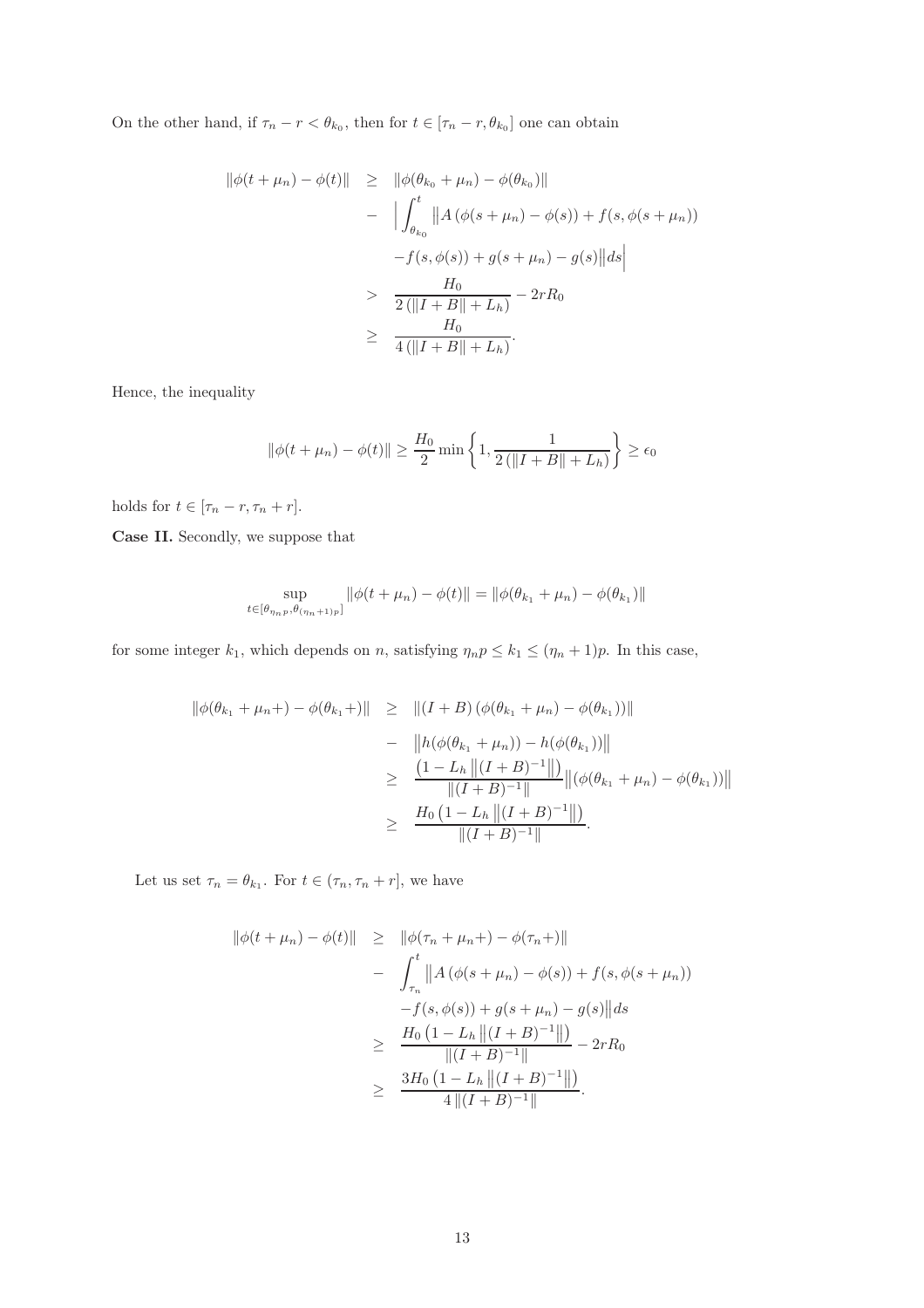For  $t\in[\tau_n-r,\tau_n],$  on the other hand, one can attain that

$$
\|\phi(t + \mu_n) - \phi(t)\| \geq \|\phi(\tau_n + \mu_n) - \phi(\tau_n)\| - \left| \int_{\tau_n}^t \|A(\phi(s + \mu_n) - \phi(s)) + f(s, \phi(s + \mu_n)) \right| - f(s, \phi(s)) + g(s + \mu_n) - g(s) \|ds \geq H_0 - 2rR_0 \geq \frac{H_0}{2}.
$$

Thus, we have

$$
\|\phi(t+\mu_n)-\phi(t)\| \ge \frac{H_0}{2}\min\left\{1,\frac{3\left(1-L_h\left\|\left(I+B\right)^{-1}\right\|\right)}{2\left\|\left(I+B\right)^{-1}\right\|}\right\} \ge \epsilon_0
$$

for  $t \in [\tau_n - r, \tau_n + r]$ .

Case III. Finally, we take into account the case

$$
\sup_{t \in [\theta_{\eta_n p}, \theta_{(\eta_n + 1)p}]} ||\phi(t + \mu_n) - \phi(t)|| = ||\phi(\theta_{k_2} + \mu_n +) - \phi(\theta_{k_2} +)||
$$

for some integer  $k_2$  depending on n such that  $\eta_n p \leq k_2 < (\eta_n + 1)p$ .

We set  $\tau_n = \theta_{k_2}$ . If  $t \in (\tau_n, \tau_n + r]$ , then

$$
\|\phi(t + \mu_n) - \phi(t)\| \geq \|\phi(\tau_n + \mu_n) - \phi(\tau_n +)\|
$$
  
- 
$$
\int_{\tau_n}^t \|A(\phi(s + \mu_n) - \phi(s)) + f(s, \phi(s + \mu_n))
$$
  
- 
$$
f(s, \phi(s)) + g(s + \mu_n) - g(s) \| ds
$$
  

$$
\geq H_0 - 2rR_0 \geq \frac{H_0}{2}.
$$

Additionally, the inequality

$$
\|\phi(\tau_n + \mu_n +) - \phi(\tau_n +)\| \le (\|I + B\| + L_h) \|\phi(\tau_n + \mu_n) - \phi(\tau_n)\|
$$

implies for  $t\in [\tau_n-r,\tau_n]$  that

$$
\|\phi(t + \mu_n) - \phi(t)\| \geq \|\phi(\tau_n + \mu_n) - \phi(\tau_n)\| - \left| \int_{\tau_n}^t \|A(\phi(s + \mu_n) - \phi(s)) + f(s, \phi(s + \mu_n))\right| - f(s, \phi(s)) + g(s + \mu_n) - g(s) \|ds \geq \frac{H_0}{\|I + B\| + L_h} - 2rR_0 \geq \frac{3H_0}{4(\|I + B\| + L_h)}.
$$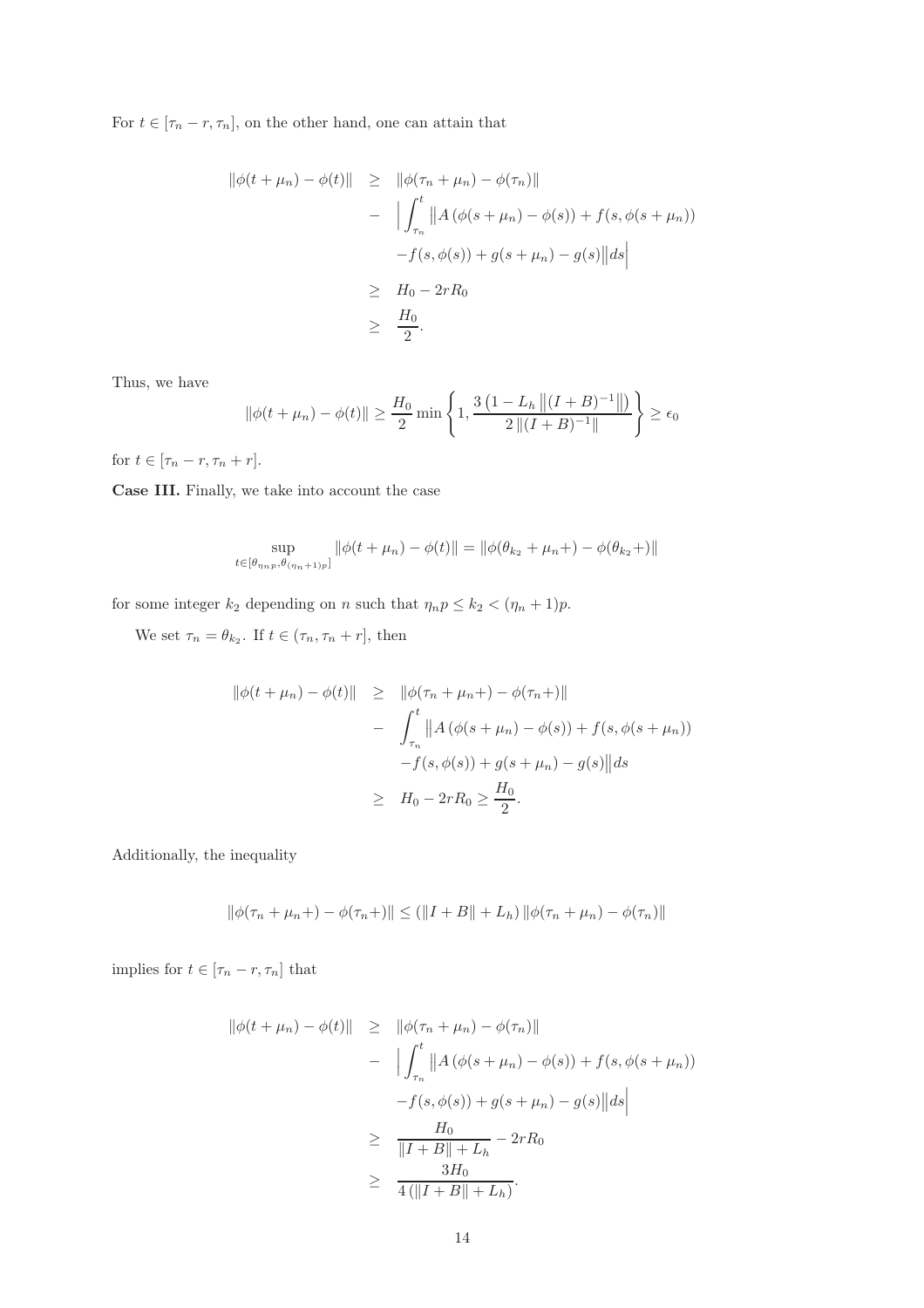For that reason, one can confirm that

$$
\|\phi(t + \mu_n) - \phi(t)\| \ge \frac{H_0}{2} \min\left\{1, \frac{3}{2(\|I + B\| + L_h)}\right\} \ge \epsilon_0
$$

for  $t \in [\tau_n - r, \tau_n + r]$ .

In the cases I, II, and III, for each natural number  $n$ , we proved the existence of a real number  $\tau_n \geq \theta_{\eta_n p}$  such that [\(3.17\)](#page-8-1) holds for  $t \in [\tau_n - r, \tau_n + r]$ . The sequence  ${\{\tau_n\}}_{n \in \mathbb{N}}$  diverges to infinity since the same is true for the sequence  $\{\eta_n\}_{n\in\mathbb{N}}$ . Consequently, the bounded solution  $\phi(t)$  of the impulsive system  $(1.1)$  is unpredictable.  $\Box$ 

<span id="page-14-0"></span>**Remark 3.1** According to equation [\(3.19\)](#page-10-2) the unpredictability constant  $\epsilon_0$  of  $\phi(t)$  is proportional to the unpredictability constant  $\delta_0$  of the sequence  ${\{\sigma_k\}}_{k\in\mathbb{N}}$ .

#### 4 An Example

It was proved in paper [\[16\]](#page-18-10) that the logistic map

<span id="page-14-1"></span>
$$
z_{k+1} = \Gamma z_k (1 - z_k), \tag{4.22}
$$

where  $k \in \mathbb{Z}$ , possesses an unpredictable orbit for the values of the parameter  $\Gamma$  between  $3 + (2/3)^{1/2}$ and 4. The unit interval  $[0, 1]$  is invariant under the iterations of  $(4.22)$  for these values of the parameter [\[26\]](#page-18-11).

Let us fix an unpredictable orbit  $\{\sigma_k^*\}_{k\in\mathbb{Z}}$  of the map [\(4.22\)](#page-14-1) with  $\Gamma = 3.95$ , whose terms belong to the interval [0, 1]. The bounded sequence  ${\{\sigma_k\}}_{k\in\mathbb{Z}}$ , where

$$
\sigma_k = (4.5\sigma_k^*, (\sigma_k^* + 1)^3), \ k \in \mathbb{Z},
$$

is unpredictable according to Theorem 3.2 [\[17\]](#page-18-1).

Now, we consider the impulsive system

<span id="page-14-2"></span>
$$
\frac{dx_1}{dt} = -6x_1 + 2x_2 + 0.1\cos(x_2) + 0.3\sin(2t) + g_1(t),
$$
  
\n
$$
\frac{dx_2}{dt} = -8x_1 + x_2 + 0.2\tanh(x_1) + g_2(t), \ t \neq \theta_k,
$$
  
\n
$$
\Delta x_1|_{t=\theta_k} = -\frac{2}{3}x_1(\theta_k) + 0.05\arctan(x_1(\theta_k)) + 0.4,
$$
  
\n
$$
\Delta x_2|_{t=\theta_k} = -\frac{2}{3}x_2(\theta_k) + 0.04\sin(x_2(\theta_k)),
$$
\n(4.23)

where  $\theta_k = \frac{1}{2}$ 2  $((-1)^k + \pi k)$ ,  $k \in \mathbb{Z}$ . In [\(4.23\)](#page-14-2), the functions  $g_1(t)$  and  $g_2(t)$  are defined by the equations  $g_1(t) = 4.5\sigma_k^*$  and  $g_2(t) = (\sigma_k^* + 1)^3$  for  $t \in (\theta_{2k}, \theta_{2(k+1)}], k \in \mathbb{Z}$ . For each integer k, the equation [\(1.2\)](#page-1-2) is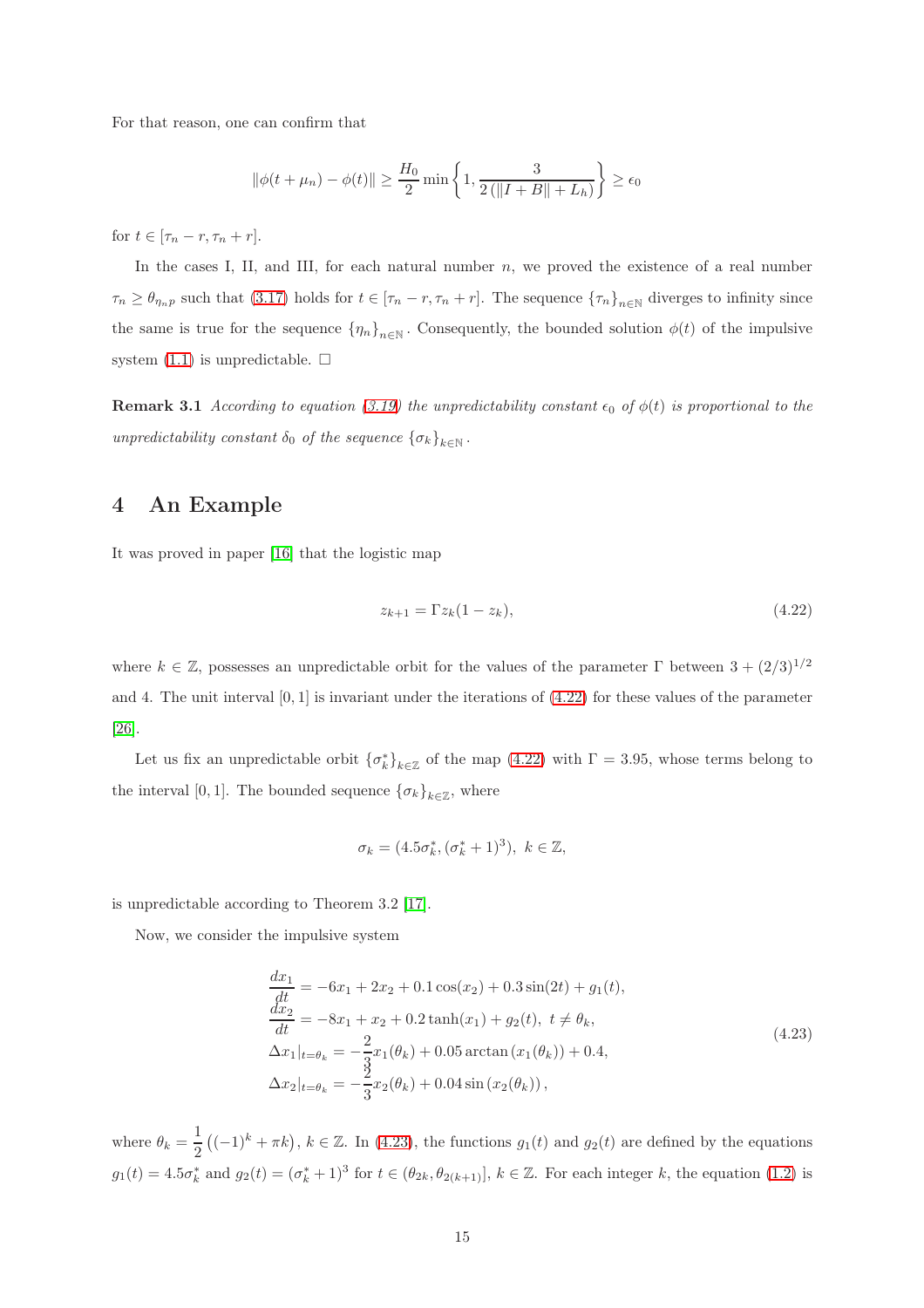satisfied for  $p = 2$  and  $\omega = \pi$ .

The impulsive system  $(4.23)$  is in the form of  $(1.1)$  with

$$
A = \begin{pmatrix} -6 & 2 \\ -8 & 1 \end{pmatrix}, B = \begin{pmatrix} -\frac{2}{3} & 0 \\ 0 & -\frac{2}{3} \end{pmatrix},
$$
  

$$
f(t, x_1, x_2) = (0.1 \cos(x_2) + 0.3 \sin(2t), 0.2 \tanh(x_1)), g(t) = (g_1(t), g_2(t)),
$$

and

$$
h(x_1, x_2) = (0.05 \arctan(x_1) + 0.4, 0.04 \sin(x_2)).
$$

The eigenvalues of the matrix

$$
A + \frac{p}{\omega} \log(I + B) = \begin{pmatrix} -6 - \frac{2}{\pi} \ln 3 & 2\\ -8 & 1 - \frac{2}{\pi} \ln 3 \end{pmatrix}
$$

are  $-\frac{5}{2}$  $\frac{1}{2}$  – 2  $\frac{2}{\pi} \ln 3 \pm i$  $\sqrt{15}$  $\frac{10}{2}$  such that their real parts are negative. Moreover, the equation

$$
U(t,s) = e^{-\frac{5}{2}(t-s)} \left(\frac{1}{3}\right)^{i([s,t))} P\left(\frac{\cos(\frac{\sqrt{15}}{2}(t-s))}{\sin(\frac{\sqrt{15}}{2}(t-s))} - \sin(\frac{\sqrt{15}}{2}(t-s))\right) P^{-1}, \quad t > s,
$$

holds, where  $U(t, s)$  is the matriciant of the linear homogeneous impulsive system

$$
\frac{dx_1}{dt} = -6x_1 + 2x_2,
$$
  
\n
$$
\frac{dx_2}{dt} = -8x_1 + x_2, t \neq \theta_k,
$$
  
\n
$$
\Delta x_1|_{t=\theta_k} = -\frac{2}{3}x_1(\theta_k),
$$
  
\n
$$
\Delta x_2|_{t=\theta_k} = -\frac{2}{3}x_2(\theta_k)
$$

and  $P =$  $\sqrt{ }$  $\overline{ }$ 0 1  $\sqrt{15}$ 4 7 4  $\setminus$  $\vert \cdot$ 

It can be deduced that the assumptions  $(A1) - (A7)$  are satisfied for  $(4.23)$  with  $N = 4.9625$ ,  $\lambda = 2.5$ ,  $M_f = 0.4473$ ,  $M_h = 0.4803$ ,  $L_f = 0.2$ , and  $L_h = 0.05$ . Therefore, the impulsive system [\(4.23\)](#page-14-2) possesses a unique asymptotically stable unpredictable solution according to Theorem [3.1.](#page-8-2)

In order to demonstrate the unpredictable behavior numerically, we fix an orbit  $\{\tilde{\sigma}_k\}_{k\in\mathbb{Z}}$  of the logistic map [\(4.22\)](#page-14-1) with  $\Gamma = 3.95$  satisfying  $\tilde{\sigma}_0 = 0.23$ , and set  $g_1(t) = 4.5\tilde{\sigma}_k$ ,  $g_2(t) = (\tilde{\sigma}_k + 1)^3$  for  $t \in (\theta_{2k}, \theta_{2(k+1)}], k \in \mathbb{Z}$ , in system [\(4.23\)](#page-14-2). Figure [1](#page-16-1) depicts the time series for both coordinates of the solution of [\(4.23\)](#page-14-2) corresponding to the initial data  $x_1(0.6) = 0.3$  and  $x_2(0.6) = 0.8$ . The irregular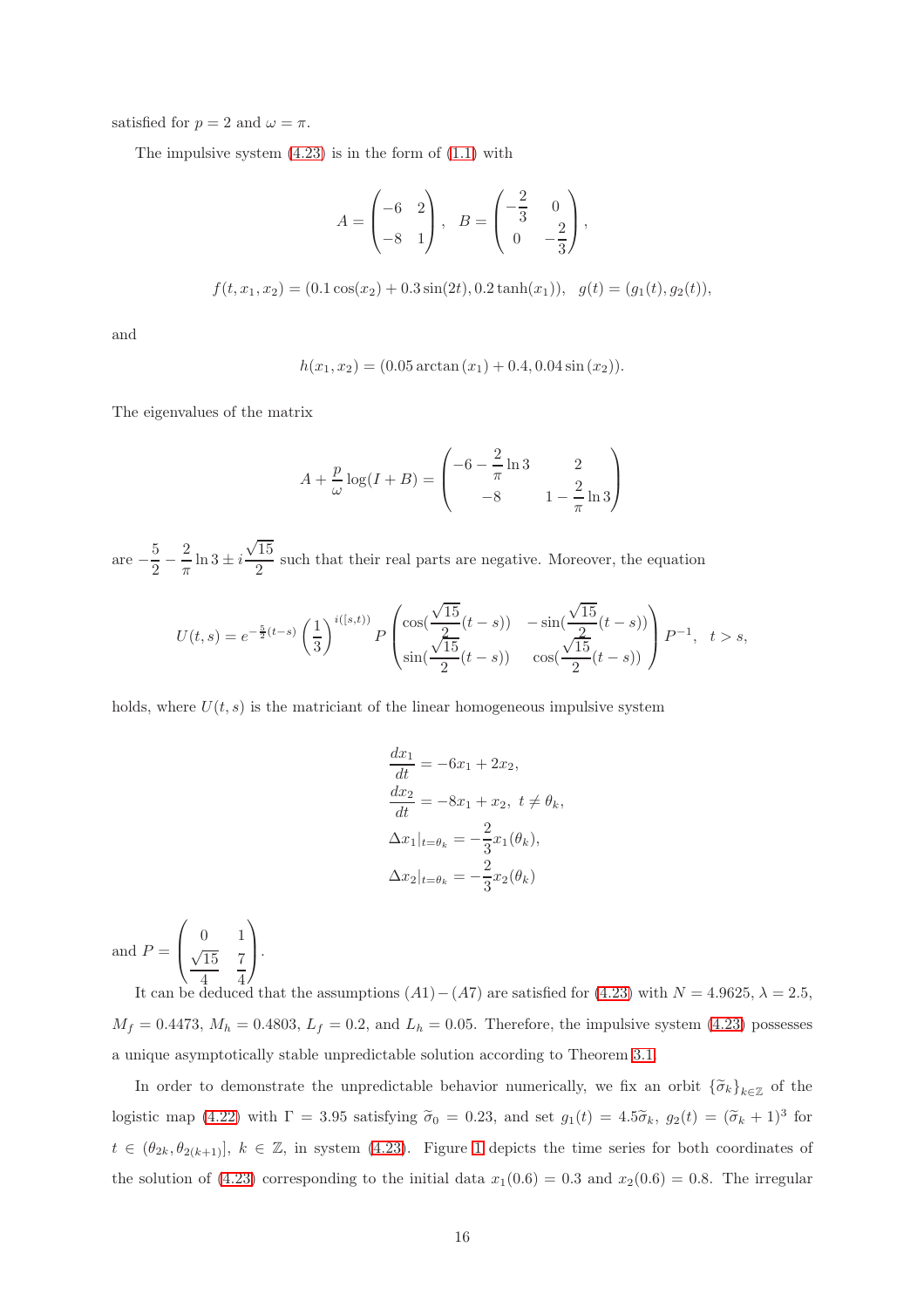behavior of the solution confirms the existence of a discontinuous unpredictable solution of [\(4.23\)](#page-14-2).



<span id="page-16-1"></span>Figure 1: Time series of the  $x_1$  and  $x_2$  coordinates of the solution of [\(4.23\)](#page-14-2) in which  $g_1(t) = 4.5\tilde{\sigma}_k$ and  $g_2(t) = (\tilde{\sigma}_k + 1)^3$  for  $t \in (\theta_{2k}, \theta_{2(k+1)}], k \in \mathbb{Z}$ . The figure reveals the existence of a discontinuous unpredictable solution of the impulsive system [\(4.23\)](#page-14-2). The initial data  $x_1(0.6) = 0.3$ ,  $x_2(0.6) = 0.8$  are utilized in the simulation.

#### <span id="page-16-0"></span>5 Concluding Remarks

In this study, asymptotically stable unpredictable solutions of quasilinear systems with regular moments of impulses is investigated for the first time in the literature. It is worth noting that the presence of nonlinear terms in both the differential equation as well as the impulse equation in system [\(1.1\)](#page-1-0) is one of the novelties of this study. Another novelty is the usage of regular moments of impulses in the system under consideration.

The impulsive system [\(1.4\)](#page-1-1) admits a unique periodic solution, which is asymptotically stable, provided that the assumptions  $(A1)-(A6)$  are fulfilled [\[12\]](#page-17-4). For that reason, the main source of the unpredictable behavior of system [\(1.1\)](#page-1-0) is the unpredictable sequence  $\{\sigma_k\}_{k\in\mathbb{Z}}$ , which is used to generate the perturbation  $g(t)$ . Taking into account the problem under consideration from the input-output mechanism point of view, one can conclude that if an input function of the form  $g(t)$  is applied to [\(1.4\)](#page-1-1), then an unpredictable output is obtained. In the future, the obtained results can be developed for impulsive systems with variable moments of impulses [\[13\]](#page-17-3).

## Conflict of Interest

This work does not have any conflicts of interest.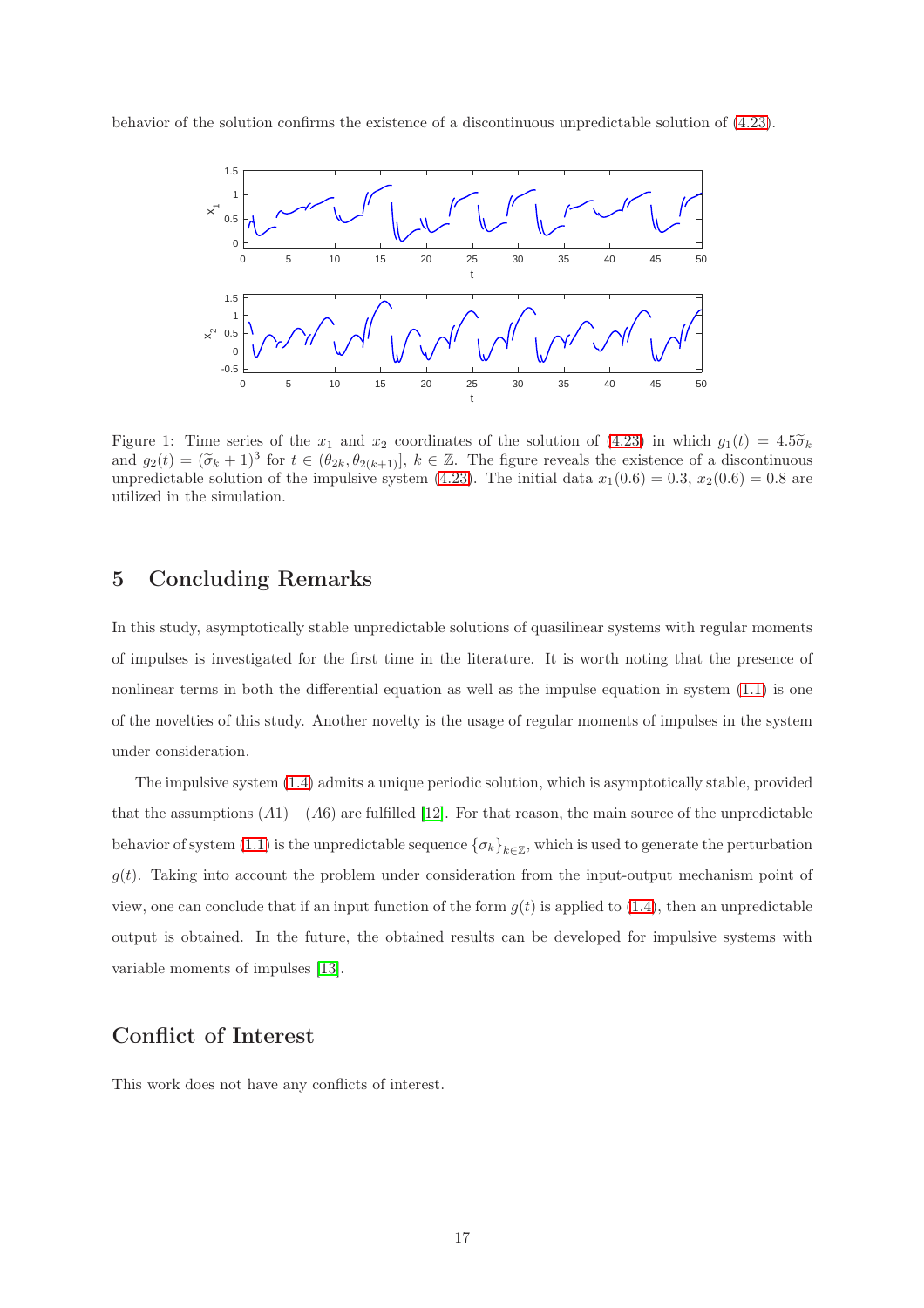# Orcid

Mehmet Onur Fen https://orcid.org/0000-0002-7787-7236 Fatma Tokmak Fen https://orcid.org/0000-0002-4051-7798

# <span id="page-17-0"></span>References

- [1] Haddad WM. Condensed matter physics, hybrid energy and entropy principles, and the hybrid first and second laws of thermodynamics. Commun Nonlinear Sci Numer Simulat. 2020;83:105096.
- [2] Khadra A, Liu XZ, Shen X. Impulsively synchronizing chaotic systems with delay and applications to secure communication. Automatica 2005;41:1491-1502.
- [3] Ouyang D, Shao J, Jiang H, Wen S, Nguang SK. Finite-time stability of coupled impulsive neural networks with time-varying delays and saturating actuators. Neurocomputing 2021;453:590-598.
- [4] Baek HK. Qualitative analysis of Beddington-DeAngelis type impulsive predator-prey models. Nonlinear Anal Real World Appl. 2010;11:1312-1322.
- <span id="page-17-1"></span>[5] He X, Wang Y, Li X. Uncertain impulsive control for leader-following synchronization of complex networks. Chaos Soliton Fract. 2021;147:110980.
- <span id="page-17-2"></span>[6] Stamova I, Stamov G. Applied Impulsive Mathematical Models. Switzerland: Springer; 2016.
- [7] Li X, Bohner M, Wang C-K. Impulsive differential equations: periodic solutions and applications. Automatica 2015;52:173-178.
- [8] Hristova SG, Bainov DD. Periodic solutions of quasilinear non-autonomous systems with impulses. Bull Austral Math Soc. 1985;31:185-197.
- [9] Shen J, Chen L, Yuan X. Lagrange stability for impulsive Duffing equations. J Differ Equ. 2019;266:6924-6962.
- [10] Stamov G. Almost periodic solutions for forced perturbed impulsive differential equations. Appl Anal. 2000;74:45-56.
- <span id="page-17-4"></span>[11] Franco D, Nieto JJ. First-order impulsive ordinary differential equations with anti-periodic and nonlinear boundary conditions. Nonlinear Anal. 2000;42:163-173.
- <span id="page-17-3"></span>[12] Samoilenko AM, Perestyuk NA. Impulsive Differential Equations. Singapore: World Scientific; 1995.
- [13] Akhmet M. Principles of Discontinuous Dynamical Systems. New York: Springer; 2010.